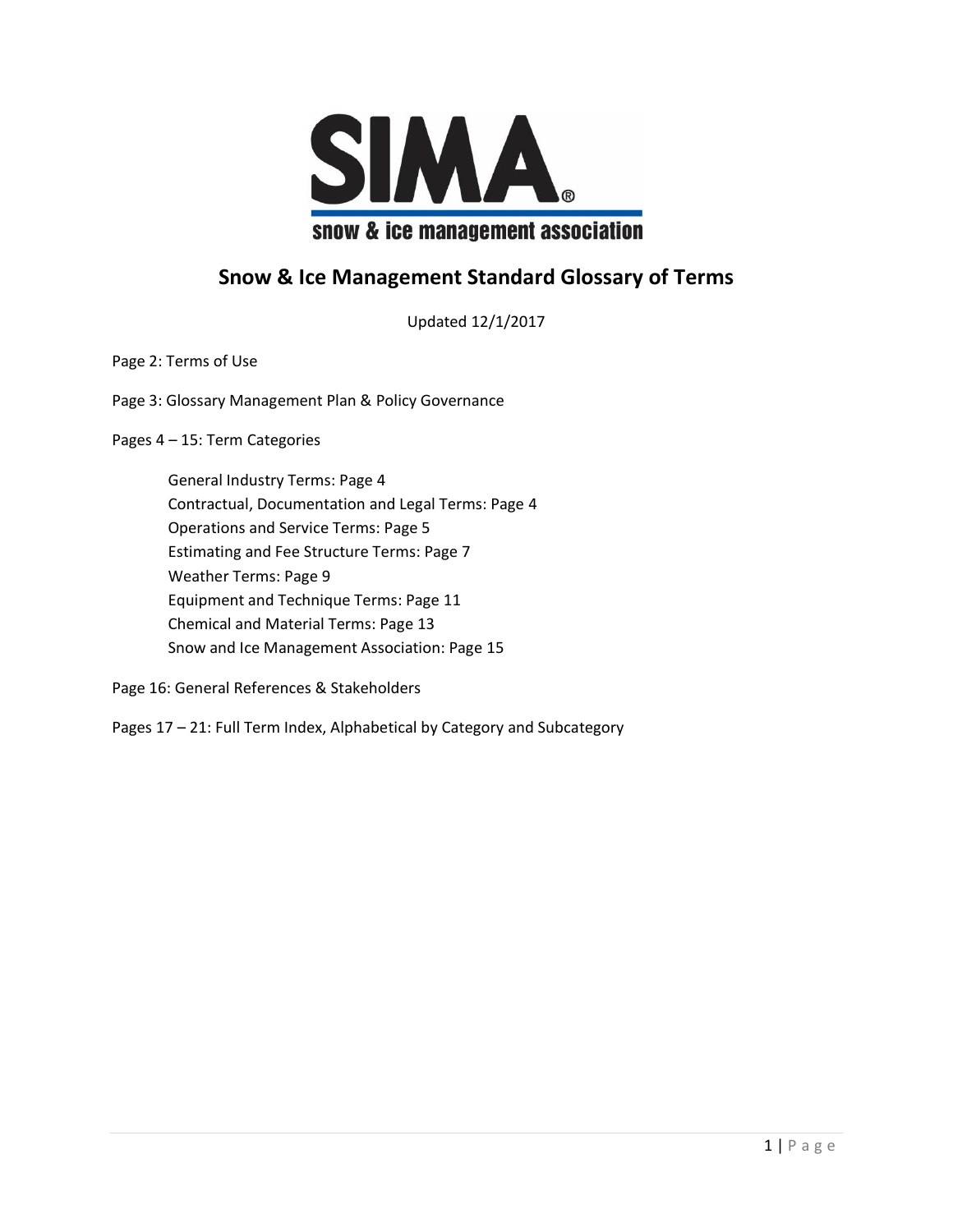# **Glossary Terms of Use**

The Snow & Ice Management Standard Glossary of Terms (Glossary) is provided as a general reference for the snow and ice management industry, designed to help all industry stakeholders communicate more effectively. Any use of this glossary does not indicate an endorsement of any business or person by SIMA.

To the fullest extent permitted by applicable law, no SIMA volunteer, contributor, or employee shall be responsible or liable for any direct, indirect, punitive or other losses or damages under any contract or tort (including, without limitation, negligence and strict liability).

The Glossary is not an attempt to promote a particular fee structure or model. Glossary terms and definitions were compiled from a variety of resources, and SIMA makes no direct claim of copyright or ownership of any terms unless explicitly outlined in the Glossary. All reasonable efforts were made to reference sources for the material herein.

*By implementing, referencing, or in any other way utilizing terms within this document, you agree to indemnify, defend and hold harmless SIMA from and against any claim, action or demand.*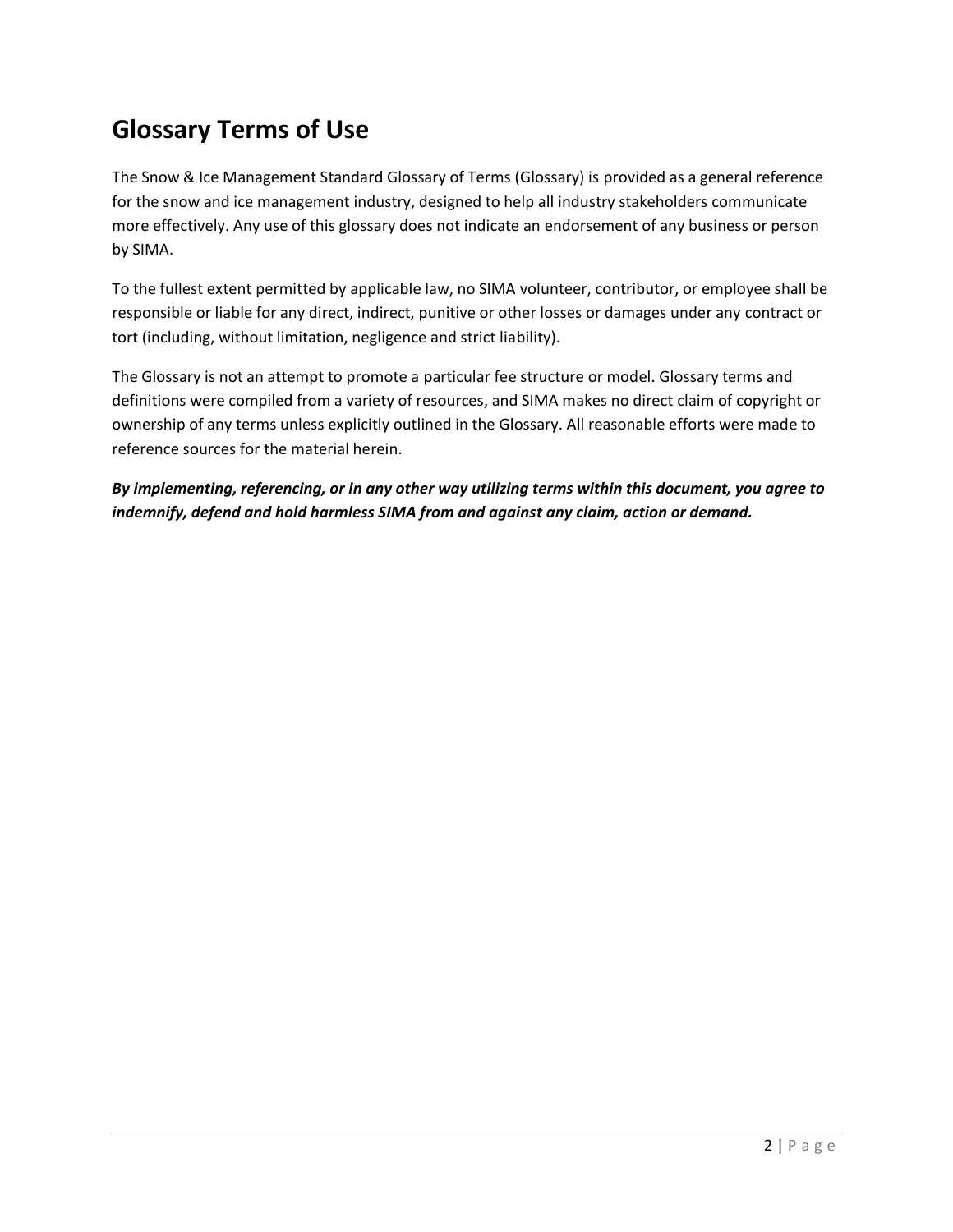# **Glossary Management Plan and Policy Governance**

As a standards creating body, SIMA values continuous feedback, openness, transparency and adherence to the law. In accordance with these values, SIMA created a management plan that will serve as the governing document for the process of managing, updating and reviewing the Glossary over time.

Any person or organization that has a recommended change, addition, or deletion to the glossary can follow a simple process outlined at [www.sima.org/glossary.](http://www.sima.org/glossary) General questions can be emailed to [info@sima.org.](mailto:info@sima.org)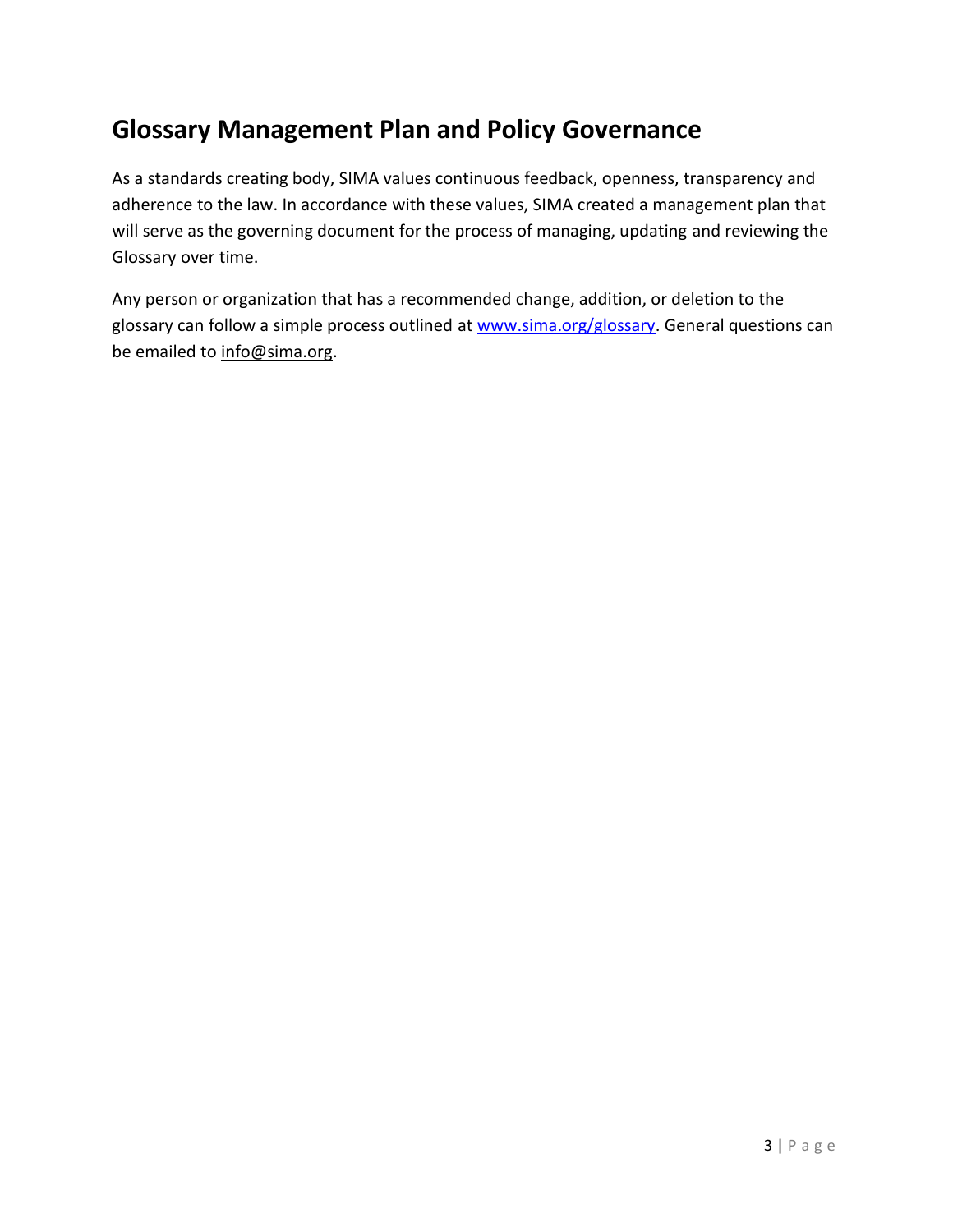# **General Industry Terms**

Private Snow Management Industry: Comprised of all companies, organizations and people, including suppliers, manufacturers, contractors, subcontractors, and clients, engaged in the exchange of money, services, and resources related to snow and ice management. Most often associated with service for private property owners (retail, commercial, industrial, office, HOA, residential homes, etc.) but includes government agencies that hire private snow contractors to service streets, facilities and sidewalks.

Service Area: Specific locations on a site where some portion of work will be performed as a part of the service agreement.

Site: The property or collection of contiguous properties where services are to be performed.

Snow and Ice Management: The combination of all business practices and operational procedures used to prevent or mitigate the effects of snow and ice accumulation on a site or set of sites.

Snow Contractor: A person, business, or private organization that provides billed snow and ice management services for one or multiple clients.

Subcontractor/Independent Contractor: A person, business, or private organization that is contracted to perform specific services for another party, and does not have legal status as an employee, as defined by federal, state or provincial laws.

### **Contractual, Documentation, and Legal Terms**

Accumulation Threshold: A Service Initiator (see glossary definition). The agreed-upon maximum amount of snow or ice accumulation acceptable. Not to be confused with Trigger Depth. Related term: Level of Service. Copyright Snow and Ice Management Association 2015.

Level of Service (LOS): A description of the expected outcome(s) on a site or set of sites from the completed performance of snow and ice management services. Level of Service typically defines expectations for surface conditions at specific times (completion times) or timeframes, or alternate/additional expectations for events that exceed a defined timeframe and/or a defined amount of accumulation(s). Synonym: Service Level Agreement (SLA).

Scope of Work (SOW): Defines the service criteria (e.g. snow clearing, ice management, etc.) and specific areas to be serviced on a site or set of sites. The SOW can include any issues that may impact the execution of service (i.e. poor site drainage, slopes/hills etc.). Synonyms: Statement of Work, Statement of Services. Related term: Level of Service.

Service Initiator: A contractually defined start of one or more snow services (plowing, deicing, snow relocation, etc.). Service Initiators can take many forms, including Trigger Depth (see glossary definition); Accumulation Threshold (see glossary definition); weather forecast; written request by a client;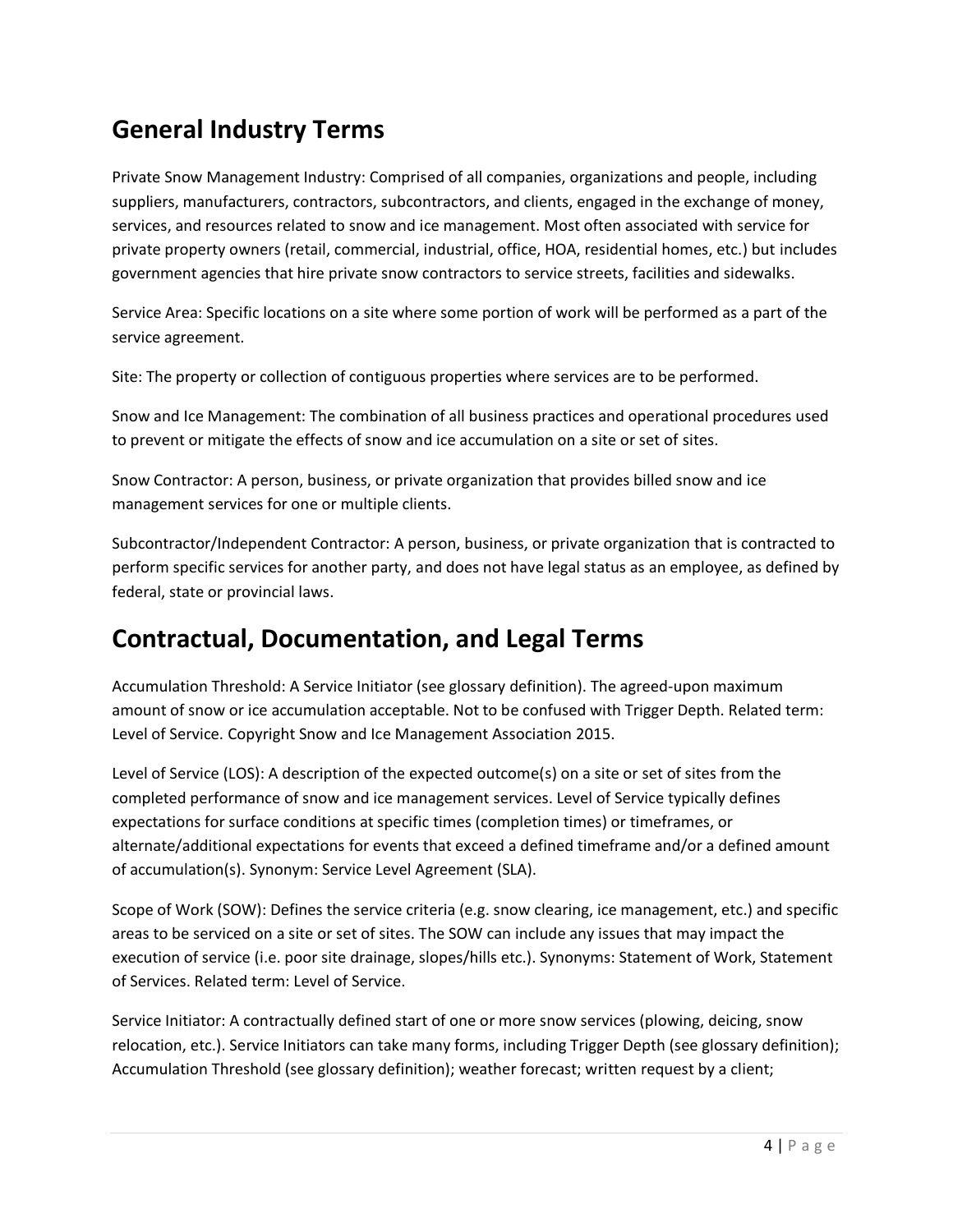automated or tech-enabled "service request" or work order; experienced judgment by a snow professional (site inspection, ice watch, etc.).

Service Report: A document or digital submission detailing the services provided during an event, often including some or all of the following:

- 1. Name and location of site
- 2. Operator(s) or account manager on-site
- 3. Date of service
- 4. Time of service (start and end times)
- 5. Conditions of physical site upon start of service (snow and ice specific)
- 6. Condition of physical site upon completion of service (snow and ice specific)
- 7. Weather-related conditions or circumstances
- 8. Services rendered
- 9. Materials applied (types and amounts)
- 10. Notes/Special circumstances or conditions
- 11. Photos
- 12. Videos

Service Verification: Any organized combination of plans, processes, actions, technologies, records, and documents designed to collect and store data related to snow and ice management services rendered. Collected data includes but is not limited to location (GPS, etc.), chemicals (deicers used, amounts, etc.), weather (temperatures etc.), and site details (conditions, hazards, etc.). Verification of services performed is a critical element of professional snow and ice management and helps to ensure accurate information for accountability, billing, risk management, and historical production rate tracking.

Trigger Depth: A Service Initiator (see glossary definition). The agreed upon measurable amount of accumulated snow or ice wherein snow and ice management services will be dispatched. Related term: Level of Service.

### **Operations and Service Terms**

Anti-icing: The act of applying a deicer chemical (a liquid or a solid) to a surface before the storm starts in an effort to prevent ice from forming and bonding to the surface or to enhance plowing efforts. Often referred to as 'pre-treating' a site, not to be confused with Pre-treating as defined in this glossary.

Bare Pavement Regain/Recovery Time (BPRT): The amount of time elapsed to expose at least 80% of a paved surface from snow & ice accumulation. *(Source: Hosseini, Hossain, Fu, San Gabriel, & Seters, 2015).*

Completion Time: The specific time, time range or set of times for completing service expectations agreed upon in the Level of Service (e.g. clear by 7 a.m.; clear between 7 - 8 a.m.; clear 2 hours after snow event ends, etc.). Copyright Snow and Ice Management Association 2015.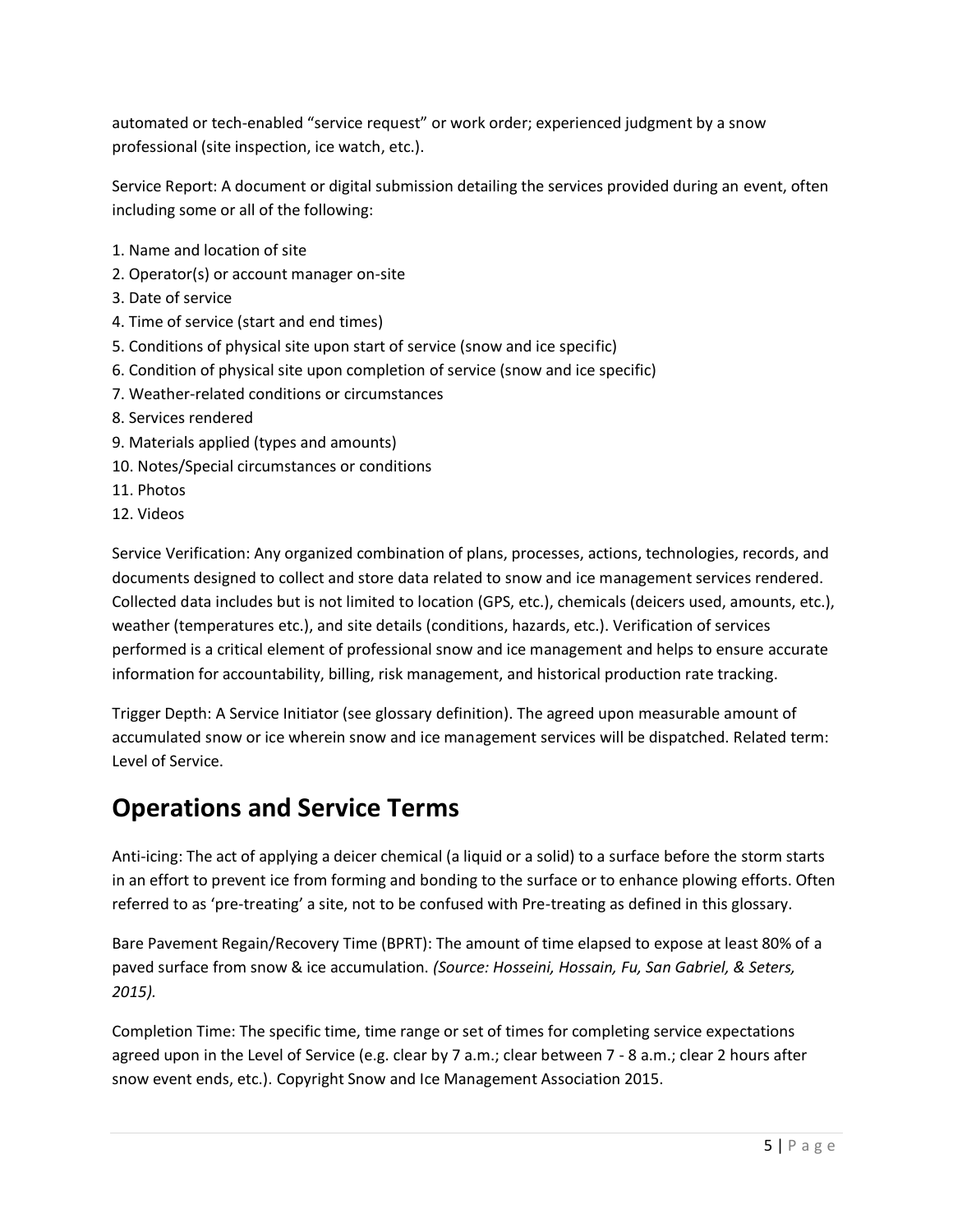Cycle Time: The estimated time it takes to service a site, service area, or route once (aka a single cycle). Cycle Time is influenced by a variety of factors, including Level of Service and production rate(s).

Deicing: The act of applying a deicer chemical (typically a solid or pre-wet solid) to an accumulation of ice or snow in an effort to melt it and weaken its bond to the surface.

Direct Liquid Application (DLA): The process of applying a liquid deicer directly to a surface. *(Sources: Sexton/Witt Advisers 2017; Pam Buckley/Douglas Dynamics 2017; Roads & Bridges magazine September 2011 issue, article 'Liquid Only Diet' by Brian Hirt; Clear Roads Manual of Best Management Practices for Road Salt in Winter Maintenance, Wilf Nixon, PhD, Mark DeVries, 2015).*

Event: A meteorological weather system with a defined start and stop time that produces any type or combination of winter precipitation (ice, snow, hail, sleet, freezing rain, etc.). Synonym: Snow Event.

Ice Management: The mitigation of ice accumulation or potential ice accumulation using chemical or physical processes.

Ice Melting: The act of changing the freeze point of water to temperatures below 32°F (0°C) through deicing chemical application. (e.g. Sodium Chloride, Magnesium Chloride, etc.).

Ice Monitoring: A contractually agreed upon service in which one or more people visit a site to monitor for signs of ice accumulation. Synonyms: Ice Watch, Policing, Ice Patrol.

Pre-treating: The application of a liquid deicer to a solid deicer product (e.g. rock salt) to further enhance deicer performance. This is not the same as anti-icing.

Roof Snow Management: The act of clearing snow off of a roof structure or system.

Sanding: The application of an abrasive (typically sand) in an attempt to temporarily mitigate slick conditions. Sand does not melt anything but is often used at temperatures when it is too cold for deicers such as Sodium Chloride (NaCl) to work.

Site Engineering Plan: A visual representation of a site that includes some or all of the following related to snow and ice management: Areas to be serviced/high priority areas, key obstacles, and logistical information such as where snow will be piled, etc.

Site Map: A visual map of a site or set of sites used for bidding snow services and serving as a basis for creating a Site Engineering Plan.

Snow Clearing: The moving of accumulated snow from the surface of a defined service area. Synonyms: Snowplowing, or Snow Pushing.

Snow Dump: A defined area to store large amounts of snow from one or many sites. Synonyms: Snow Field, Snow Farm.

Snow Hauling: Part of the Snow Removal process, it is the act of transporting snow and other winter precipitation accumulations from a site to another offsite location for storage.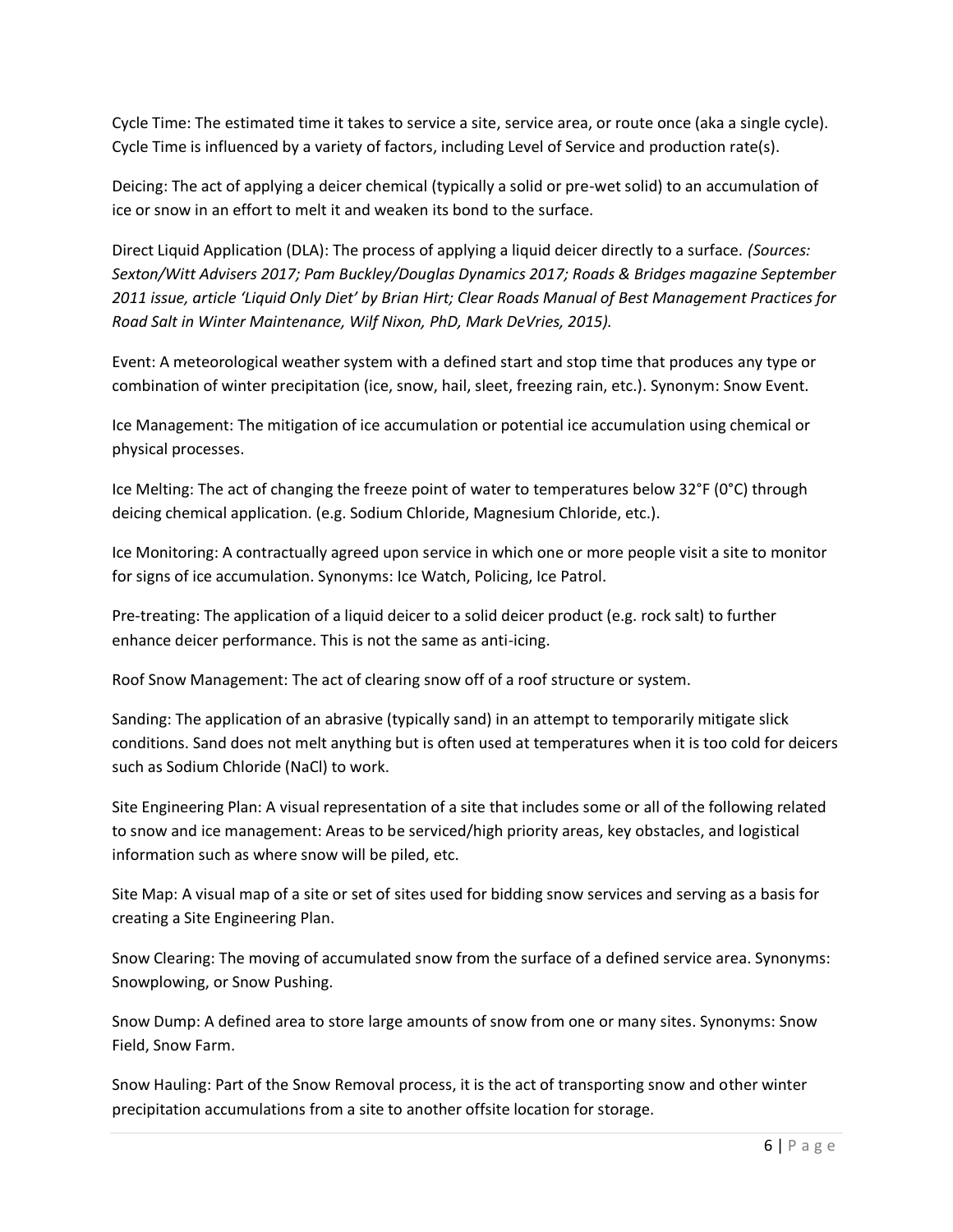Snow Management: The mitigation of snow accumulation or potential snow accumulation using chemical or physical processes.

Snow Melting: The physical act of melting snow and other accumulations using heat generated by fuel or electrical means (e.g. snow melting machine, heated sidewalks, radiant heat, etc.). Snow Melting does not include the use of chemicals, as commonly seen in deicing.

Snow Relocation: The physical act of moving snow within the boundaries of a service area after the Snow Clearing process has occurred. Relocation is implemented to further stack, stage or manage piles of snow within a service area.

Snow Removal: The physical act of taking snow completely away from a site during or after an event. Snow Removal is not synonymous with Snow Relocation.

Snow Response Plan: A written service response plan for a site that outlines specific actions based on the Resource Allocation Projection and Site Engineering Plan. The plan may include contingencies tied to Level of Service (LOS) priorities, weather intensity and pre-/post-storm preparation.

Snow Stacking: The process of creating a large pile of snow for storage or temporary staging.

Snow Storage: Piling or stacking snow in a permanent location until natural melting occurs.

Thaw and Refreeze: A general phrase related to a series of changes in the physical state of snow or other winter accumulation, in which the accumulation changes from a solid to a liquid then refreezes due to temperature fluctuations. Synonym: Melt and Refreeze.

Zero Tolerance: A general term used to describe a low tolerance for snow and ice accumulation levels on a site or Service Area. The descriptor alone does not designate a Level of Service (LOS). See Level of Service (LOS), Trigger Depth, Accumulation Threshold, and Completion Time for definitions related to Level of Service outcomes.

### **Estimating and Fee Structure Terms**

Efficiency Factor: An approach used by a snow contractor to estimate the level of difficulty for servicing a particular site, parking lot, or area. Considers layout, topography, obstacles, and unique physical characteristics that will impact plowing and other services. Uses some type of multiplier applied to a Production Rate to determine a modified Production Rate taking loss of efficiency into account. (Example an A Lot = no obstructions; 100% efficiency, B Lot = moderate obstructions; 90% efficiency, etc.).

Production Capacity: The overall available service potential based on calculated production rates for equipment, materials, labor, and subcontractors.

Production Rate: The amount of time it takes to complete work in a specific area (e.g. 2 acre parking lot) with a specific resource (e.g. 8-foot straight plow, 2-person sidewalk crew, etc.).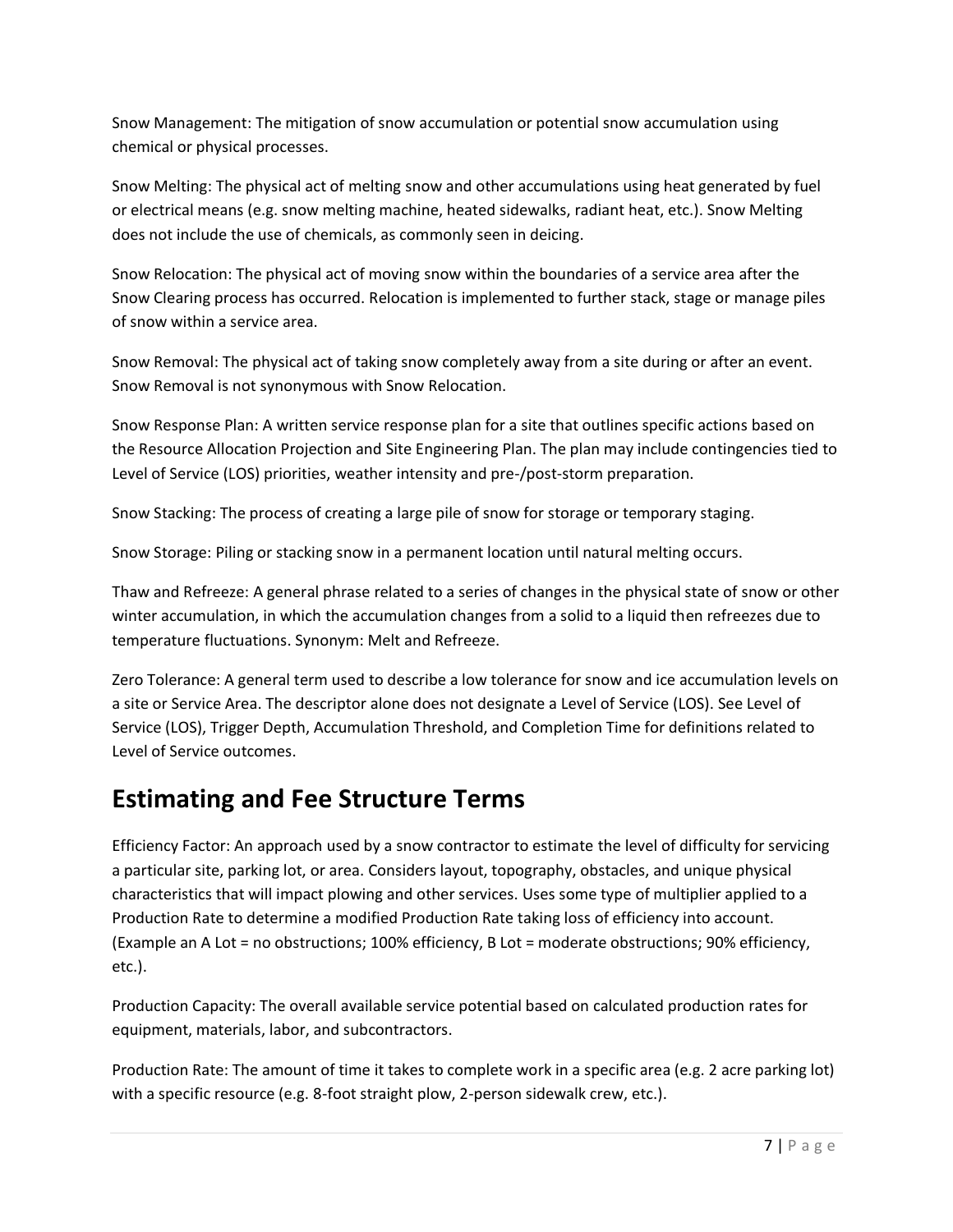Resource Allocation Projection: A process of estimating the amount of labor, equipment and materials required for meeting the Level of Service. It typically will include a synthesis of Accumulation Threshold and/or Trigger Depth; Completion Times; and historical weather data, including accumulation amounts and frequency. Also takes into account site logistics, route density, travel times and proximity of resources (labor, equipment, materials) allocated for other sites. Copyright Snow and Ice Management Association 2015.

Snow Portfolio: The total book of business managed by a snow contractor.

#### Estimating and Fee Structure Terms – Fee Structures and Modifiers

Cap: A fee modifier wherein an upper limit, typically a frequency or measurement (e.g. number of occurrences or number of inches) modifies specific service fees. After the cap has been reached, additional fees or increased costs apply. Typically associated with Per-Season Service. Synonym: Ceiling.

Floor: A fee modifier wherein a discount, credit or fee adjustment is implemented if a lower limit or amount (e.g. number of occurrences, number of inches, etc.) is not reached during a specified duration of service (month, season, etc.). Typically associated with Per-Season Service. Synonym: Minimums.

Inclusion: 1) A request for a snow management estimate to include all estimated pricing related to labor, materials, and resources for a service contract. 2) A fee structure modifier typically associated with Per-Season Service, in which all materials to conduct the work, including deicers and sand, are included in the overall price of the service, generally with no Caps. Synonym: All-inclusive.

Per Event: A fee structure where agreed upon fees are assessed for a defined set of services each time an event has occurred. In this case, the parameters of an event are outlined in the contract and are typically restricted by specific timeframes and specific conditions, typically including amount of accumulation (range of inches/centimeters), ice events, and extreme conditions.

Per Season: A fee structure in which agreed upon fees are assessed as a standardized fee (typically monthly) paid over the period of the contract for a defined set of services. Synonyms: Seasonal, Lump Sum, Fixed Fee.

Per Service: A fee structure, in which agreed upon fees are assessed each time a salt application, snow clearing or both is completed. This fee structure can result in multiple billable services performed during one Event. Synonyms: Per Push/Per Salt, Per Visit, or Per Application. Synonym: Per Occurrence.

Time & Materials (T&M): A fee structure where agreed upon fees are assessed based on the amount of time (labor and equipment) and materials (deicers, sand, stakes, etc.) used, and any other contractually agreed upon services. Synonym: Hourly.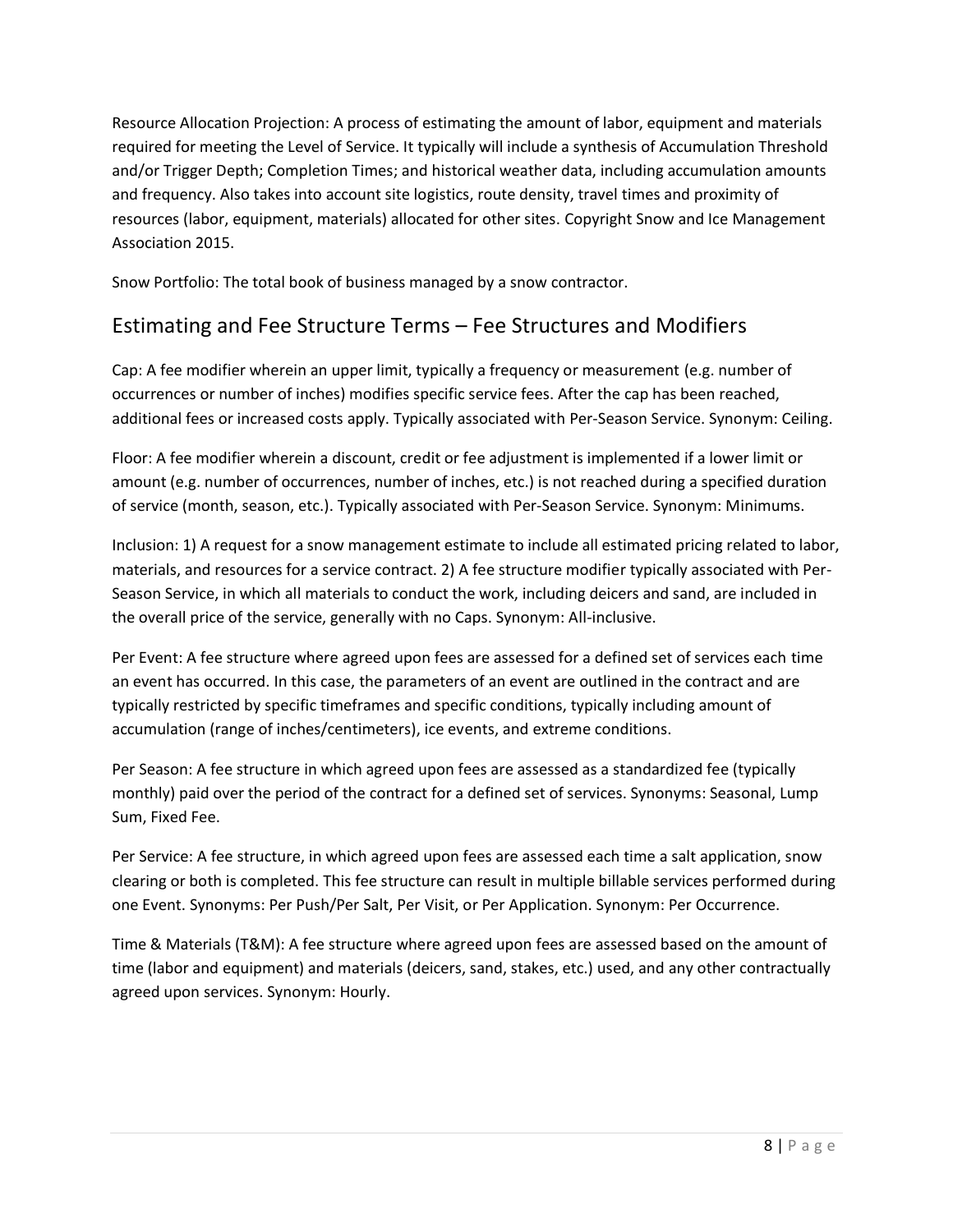### **Weather Terms**

Air Temperature: The temperature observed at approximately 5 to 6 feet above ground elevation in order to represent how warm or cold it is at the average height of humans. This is the temperature reported by media sources in public weather forecasts and observations.

Black Ice: Patchy ice on a surface that is difficult to see because of its transparency. Black Ice forms when liquid water remains on ground surfaces and cools below freezing, regardless of the air temperature.

Blizzard: A storm that contains large amounts of snow or blowing snow, with winds in excess of 35 mph and visibilities of less than a quarter mile for an extended period of time (at least 3 hours).

Dew: The water vapor in the air that turns to liquid on a surface.

Dew Point: The temperature at which the moisture content in the air becomes liquid.

Freezing Rain: Rain that hits a surface with a temperature below freezing, causing the formation of ice since the rain freezes shortly after contact.

Glaze: A condition caused when clearing snow from a paved surface. It can occur in the same conditions that form black ice, but forming after snow is cleared from the surface.

Hail: Hail forms as a byproduct of strong updrafts during thunderstorms. Drops of water become hailstones as they rise upward with the wind into sub-freezing temperatures.

Ice: The solid form of water. Ice forms only when water is exposed to temperatures below freezing.

Lake Effect Snow: Formed when cold air masses move over warmer lake waters. As the warm lake water heats the bottom layer of air, lake moisture evaporates into the cold air. This moisture condenses and forms clouds, resulting in snowfall.

Microclimate: The climate or other associated weather-specific conditions of a small geographic area that can differ from the larger surrounding area (e.g. Lake Effect Snow, Wind Corridors, etc.).

Properties of Snow:

Snow Density: A measure of the amount of snow in a given volume or space. When the volume of the constant mass of snow decreases, the density increases; that is, the same amount of snow occupies a smaller volume. Undisturbed snow has a lower density than snow compacted by plowing, vehicle tires, or ice.

Density = Weight (lb.)/Volume (cubic ft.)

Snow Hardness: Refers to the snow's resistance to collapse or penetration. Snow hardness depends on the grain structure and temperature. The grain structure depends on the snow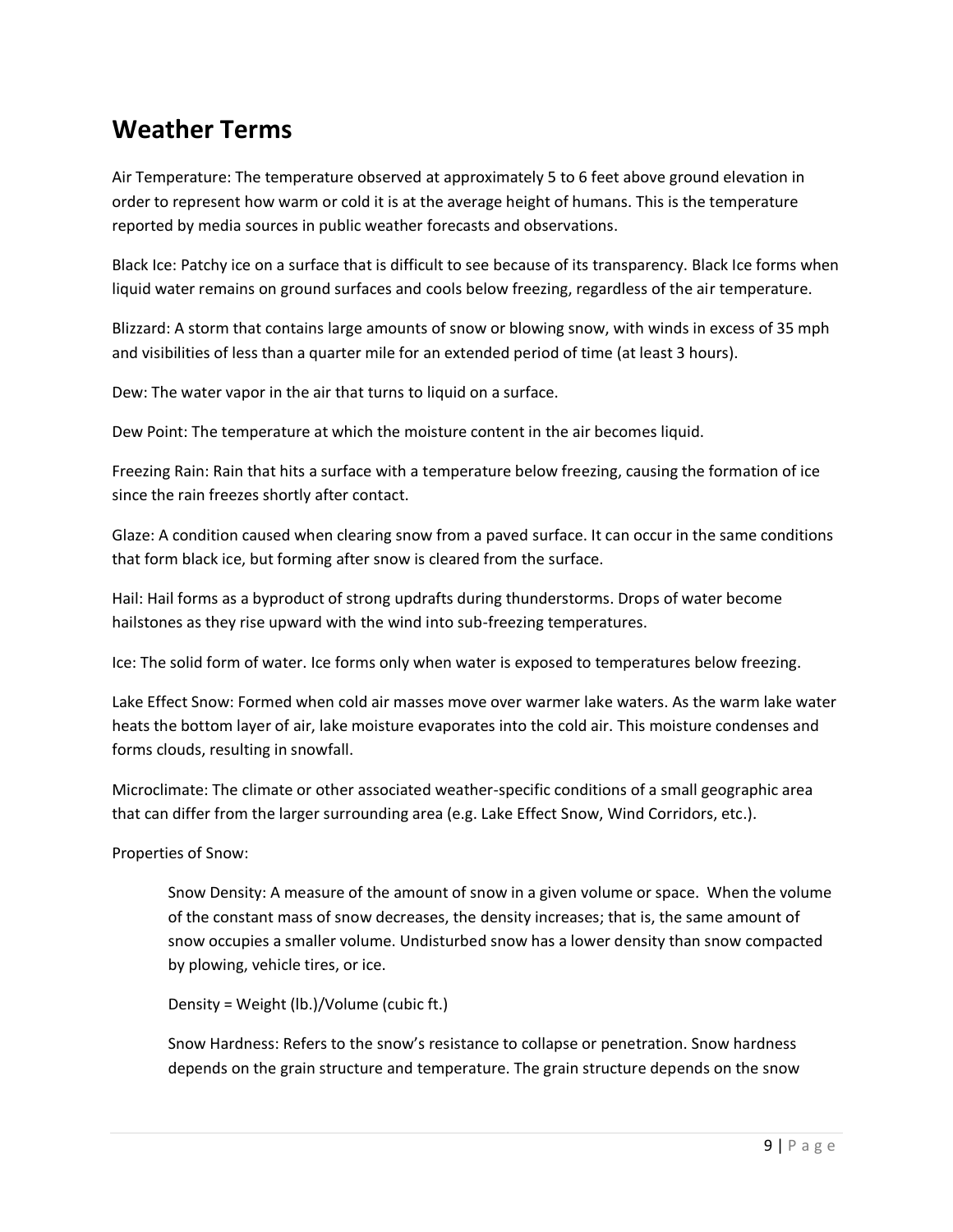density and extent of bonding between adjacent grains. Snow hardness can be determined by measuring the resistance to penetration.

Snow Compressibility: Compressibility is the compacting of snow (i.e., pressing the snow into a smaller area), resulting in increased density, weight per volume, and hardening. A volume of snow can be reduced by as much as eight times by compaction. The pores of cold, dry snow are filled with air and water vapor. In wet snow, the ice grains are coated with water. Thus, the degree to which the snow can be compressed will significantly influence the snow removal effort and the selection of snow removal equipment.

Snow Cohesiveness: Cohesion refers to the attraction between similar materials and the ability of the grains to interconnect. Fresh cold, dry snow lacks cohesion because it lacks intergranular contacts. As snow ages, the number of grain contacts increases, and thus, cohesion increases. The compressive strength of the displaced snow increases because of the cohesion of the increased number of closely packed particles

Snow Adhesiveness: The attraction of dissimilar materials (e.g., snow and pavement). New, dry snow falling on cold, dry pavement will not adhere (bond) strongly. As the temperature rises above about 20 $P$  F (-7 $P$  C), the amount of liquid surrounding the snow grains increases. This increases the adhesion of the snow to pavement because of the attraction water has for contact surfaces.

Temperature Instability: Temperature Instability affects the amount of liquid coating the snow particles, which in turn influences compressibility, hardness, density and cohesiveness. This characteristic is probably the most important factor affecting its properties, and thus the most important factor affecting snow management services.

Snow Age Hardening: Another consequence of Temperature Instability of snow is its change in structure with time. An undisturbed snow mass will densify (decrease in volume) and increase in hardness and compressive strength. The snow crystals will then grow, causing the bond strength between crystals to drop rapidly, leading to the formation of snow with a rough granular surface. This snow has very low cohesion and is easily penetrated.

Effects of Mechanical Agitation: The hardening process that occurs by breaking up the layers and particles of snow is accelerated by mechanical agitation, which occurs either from wind action causing drifting snow or plowing. This effect has very practical implications in snow management. For example, the time and effort in plowing will be reduced if the snow is plowed to its final resting place on the first run, rather than being plowed again after the snow's rapid hardening.

Relative Humidity: The amount of water vapor in the air relative to what it could hold at a given temperature.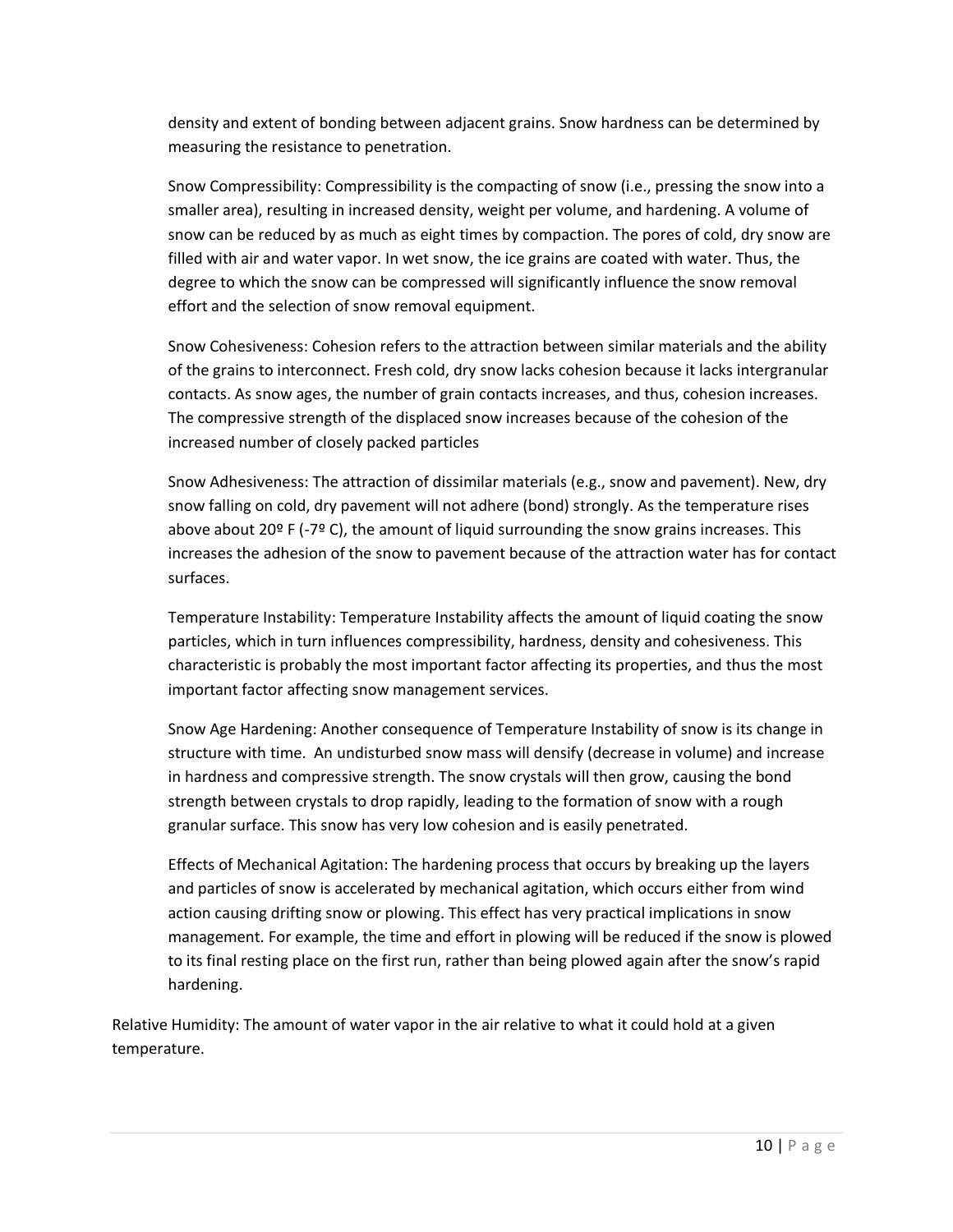Road Weather Information Systems (RWIS): A system that comprises automatic weather stations (referred to as environmental sensor stations) in the field; a communication system for data transfer; and central systems to collect field data from numerous stations. These stations measure real-time atmospheric and pavement temperatures, water level conditions, and visibility. Central RWIS hardware and software are used to process observations from ESS to develop forecasts, and display or disseminate road weather information in a format that can be easily interpreted.

Sleet: Frozen raindrops. Sleet occurs when rain falls through a deep enough layer of the atmosphere to freeze before reaching the ground surface. It can occur when surface temperatures are either above or below freezing; and unlike freezing rain, sleet hits the ground as frozen ice pellets that can accumulate. Synonym: Ice Pellets. (*Source: [https://en.wikipedia.org/wiki/Ice\\_pellets\)](https://en.wikipedia.org/wiki/Ice_pellets).*

Slush: Wet snow with a water content in excess of 30%. It has no compressive strength but can refreeze, creating a hazardous condition.

Snow: Precipitation in the form of ice crystals. It originates in clouds when temperatures are below the freezing point, when water vapor in the atmosphere condenses directly into ice without going through the liquid stage. Once an ice crystal has formed, it absorbs and freezes additional water vapor from the surrounding air, growing into a snow crystal or snow pellet, which then falls to Earth.

Surface Temperature: The temperature of a ground surface (e.g. black top, concrete, grass) at a specific time and location.

Temperature: A measure of the coldness or warmth at a specific time and location expressed in either Fahrenheit (F) or Celsius (C) degrees.

### **Equipment and Technique Terms**

#### Equipment and Technique Terms – Snow Clearing Equipment

Back Blade Plow: A plow that is mounted on the rear of a vehicle. As the vehicle moves forward, the blade is lowered to the ground to pull snow.

Containment Plow: A plow that differs from a conventional snowplow in two major ways: 1) the moldboard is affixed with end plates that are designed to contain the snow. Typically used with skid steer loaders, backhoe loaders, and wheel loaders. Synonyms: Box Plow, Pusher.

Fixed Wing Plow: A straight blade plow that has been up-fitted with wing attachments on one or both sides, providing more surface area for snow carrying capacity and minimizing loss. Wing attachments cannot be manually manipulated in different configurations.

Plow: A piece of equipment designed to physically move snow and ice.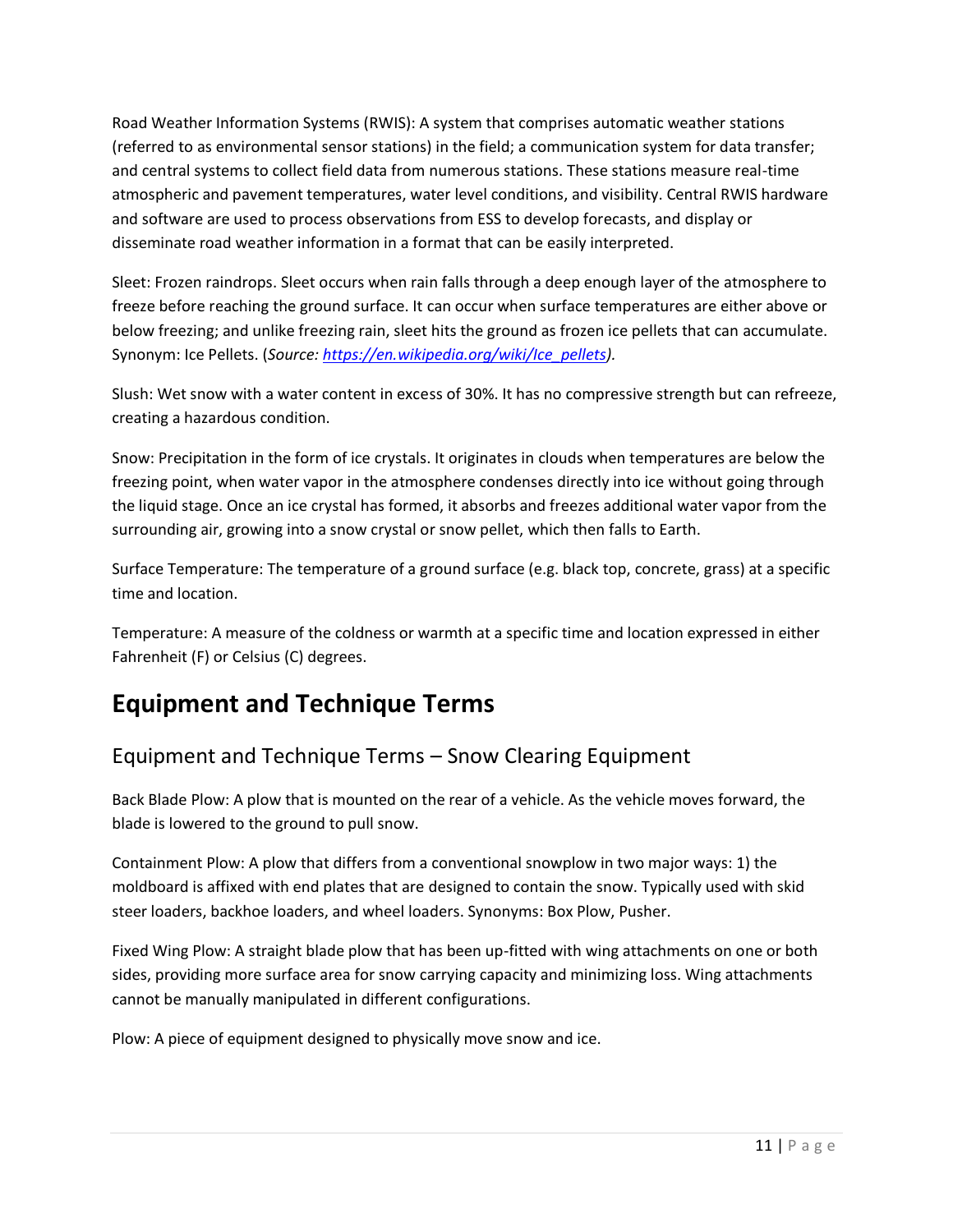Sectioned Containment Plow: A containment plow that has areas of the entire moldboard or a portion of the moldboard/blade that individually "trip" or release tension when pushed over an obstacle or object (e.g. curb).

Straight Blade Plow: A plow absent of any hinges within the moldboard that can be angled left or right with the use of hydraulic angling cylinders.

V-Plow: A plow with an inherent hinge in the center of the moldboard, which allows the plow to be configured multiple ways, including in "V" position, Scoop position, and Straight Blade position.

#### Equipment and Technique Terms – Snow Clearing Technique

Back Dragging: A technique to move or clear snow by lowering the blade and driving in reverse, dragging the snow away.

Bucking the Windrow: A snow plowing technique where two pieces of plowing equipment work in tandem. One piece of equipment plows straight lines across an area, while the second cuts a perpendicular swath across the windrows created by the first piece of equipment, with a goal of reducing the volume of snow load for each pass. Copyright Snow & Ice Management Association 2017.

Forced Air Blowing: Moving snow using forced air (i.e. leaf blower etc.).

Scoop Position: The configuration of a V-Plow, Fixed Wing Plow, or other articulating plow in which the blade components form an inverse shape. Commonly used for moving/plowing larger amounts of snow.

Snow Throwing: Moving snow using a belt- or auger-powered unit (i.e. snow blower). Synonym: Snow Blowing.

Snowplowing: The act of moving, clearing, or manipulating snow or other winter precipitation using a snowplow.

Sweeping: Moving snow or ice accumulation using a broom, either powered by equipment or by hand.

Windrow: A row or line of snow or other winter precipitation plowed together for the purpose of clearing. Synonym: Berm.

Windrowing: A snowplowing technique that involves angling the snowplow to the left or right while plowing, which rolls the snow toward the direction of the angle. This results in the creation of a piled trail of snow (the windrow or berm) as a way to briefly accumulate such precipitation for further relocation or removal.

#### Equipment and Technique Terms – Sidewalks

Sidewalk Crew: A team of laborers tasked with clearing snow and ice from sidewalks, using any combination of operational tactics, including shoveling, deicing, and plowing with sidewalk-specific equipment. Synonym: Shovel Crew.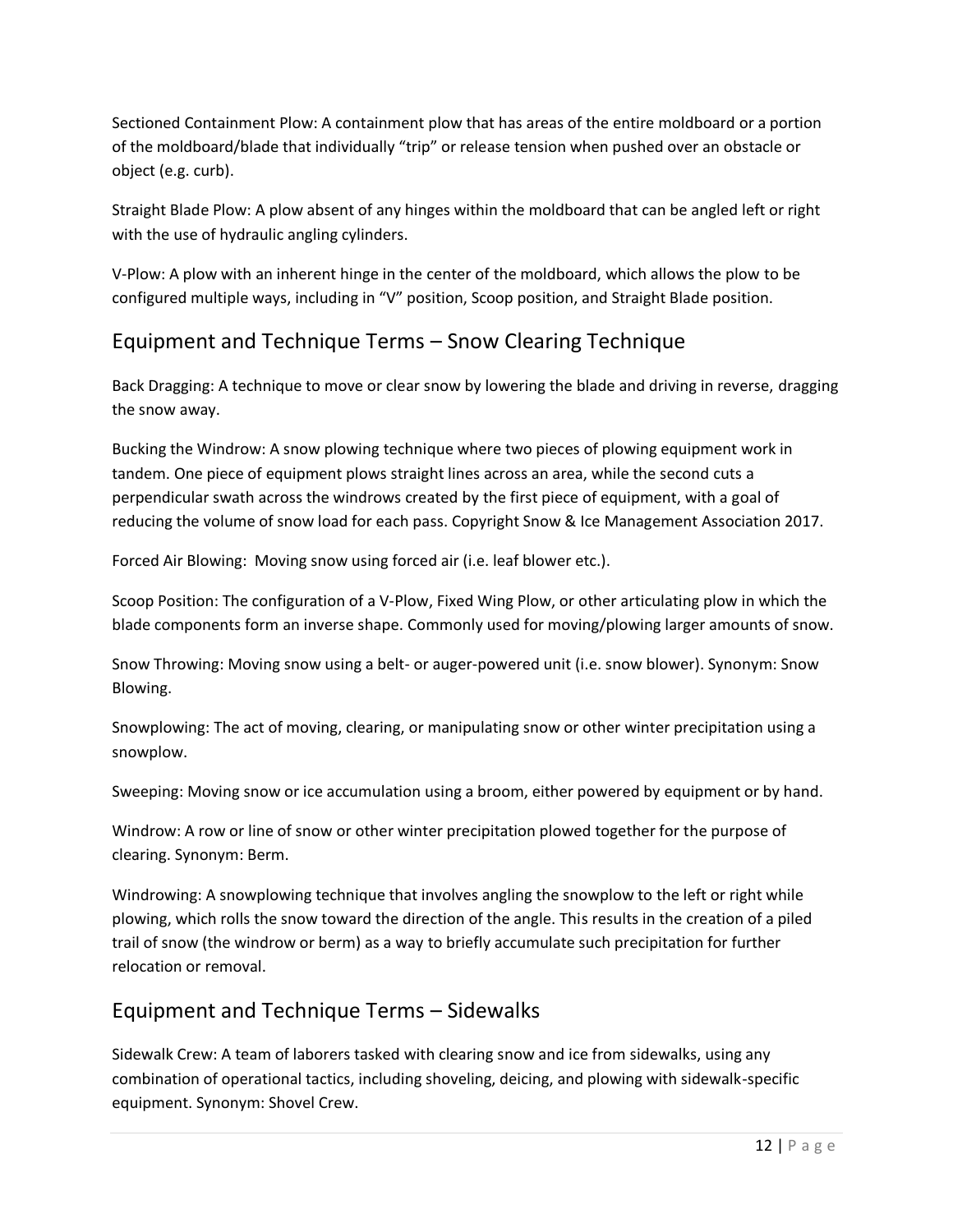Sidewalk Spreader: A piece of equipment designed to spread deicing materials (solid or liquid) in a sidewalk setting.

#### Equipment and Technique Terms – Spreader and Spraying Equipment

Calibration: Determining a precise measurement of the material output of a given deicer spreading/spraying unit under different settings and vehicle speeds. The goal of calibration is measuring and applying a consistent rate/set of output rates over time.

Hopper Spreader: A piece of equipment with larger capacities than tailgate spreaders. Solid deicer material is normally loaded into the hopper in bulk, with a conveyor or auger system that feeds the material to the rear of the unit, dropping material onto a powered spinner assembly. Synonym: V-Box spreader.

Liquid Application System: Any truck-mounted spray system used to apply liquid deicers directly to the surface.

Pre-Wet Systems: Liquid application systems for pre-wetting salt in the auger or at the spinner just prior to spreading.

Tailgate Spreader: A piece of equipment that attaches to the back of a truck, often to the trailer hitch or vehicle frame and distributes solid deicer either by broadcasting the material with the use of a spinner, or dropping the material directly down.

### Equipment and Technique Terms – Spreading and Spraying Technique

Pre-wetting: Coating solid materials with liquid to increase effectiveness directly before application. Prewetting can be achieved in three main ways:

- 1. Applied at the spinner as material leaves the spreader.
- 2. Applied to each load prior to placing it in the spreader.
- 3. Applied to the entire load of salt in the spreader.

Stockpile Treatment: The application of a highly viscous liquid material to all of or a portion of the stockpile. With abrasives (e.g. sand) it is used to reduce freezing of material in the pile. With solid deicer products, it is used to help prevent freezing and to increase performance.

# **Chemical and Material Terms**

Abrasive: Sand or another solid material placed on a slippery surface to temporarily improve traction for walking and/or driving. Abrasives alone do not melt snow and ice.

Anticaking Agent: An additive typically added to deicer material to prevent caking/clumping. (*Source: [https://en.wikipedia.org/wiki/Anticaking\\_agent\)](https://en.wikipedia.org/wiki/Anticaking_agent).*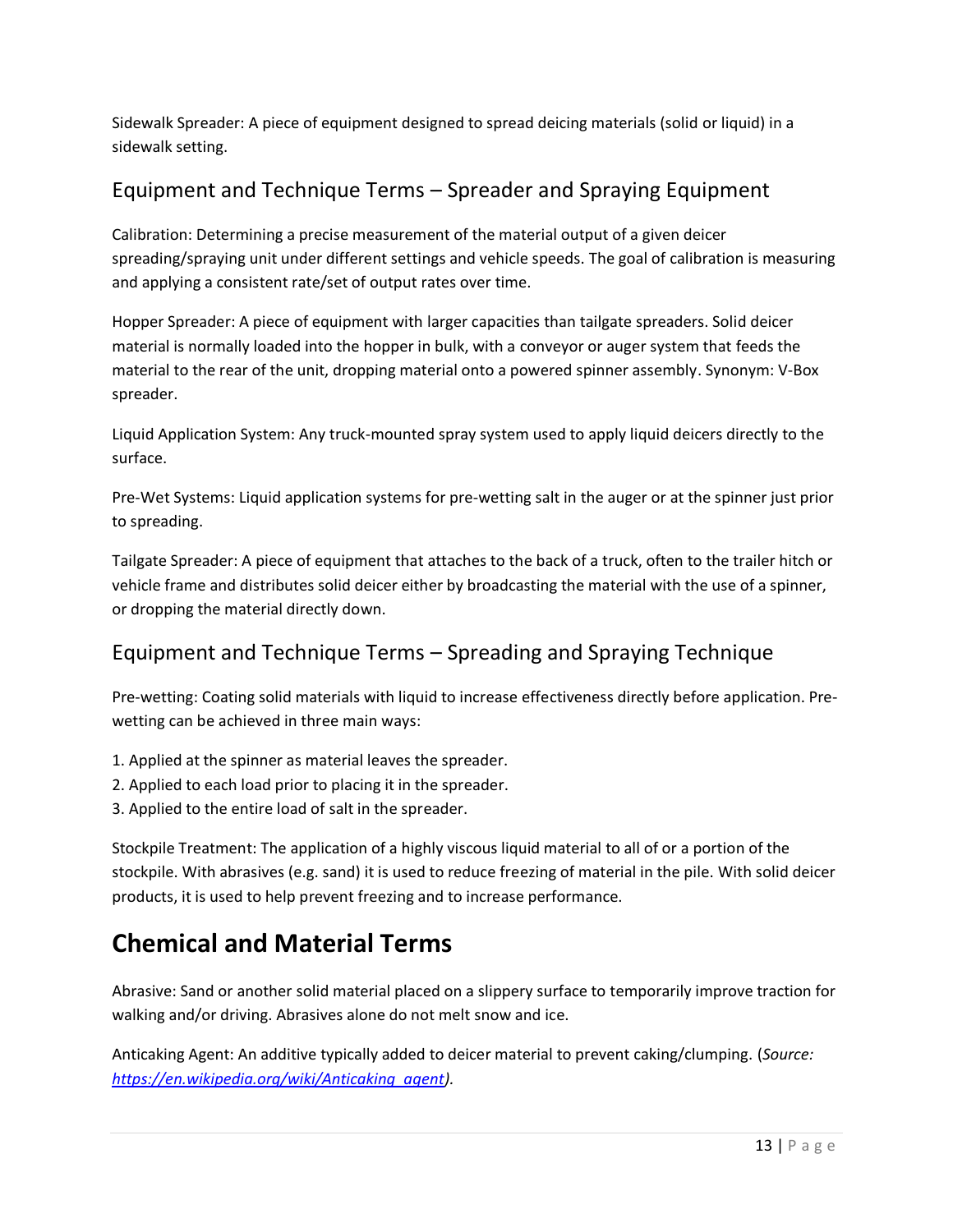Blended Product: Deicing product that contains two or more ice melt chemicals or other ingredients for the purpose of improved melting performance.

Bounce and Scatter: The movement of a deicing material after it strikes a surface and scatters across or off of that surface. Variables that impact the propensity of deicers to scatter across pavement include velocity, surface type, material type, density and hardness.

Cake (verb): Forming of a crust or lump(s)/clumping in a solid deicer material. (e.g. 'The salt was caking in the spreader.'). (*Source[: https://en.wiktionary.org/wiki/cake](https://en.wiktionary.org/wiki/cake)*).

Cation Exchange: The displacement of calcium and magnesium ions in the soil by sodium ions, causing a decrease in soil permeability, aeration, and fertility. This exchange can have a negative impact on vegetation.

Deicer: A material to melt snow and ice. Commonly used deicers include sodium chloride, magnesium chloride, calcium chloride, and potassium chloride in either solid or solution (liquid) form. A deicer can be used in the anti-icing or deicing mode of operations. Synonym: Ice Melt.

Effective Temperature: The lowest temperature at which it is cost effective or practical to use a deicer. (i.e. salt works down to -6° but under 15° becomes less effective, etc.).

Endothermic: Noting or pertaining to a chemical change that is accompanied by an absorption of heat.

Eutectic Temperature/Eutectic Point: The lowest possible freezing point in a solution.

Exothermic: Noting or pertaining to a chemical change that is accompanied by liberation of heat. Synonym: Heat of the Brine.

Hygroscopic: A property of some materials to absorb or attract moisture from the air.

Liquid: General term used to describe any deicer chemical in a liquid state. It can be used to pre-treat solid deicers, anti-ice, deice, or pre-wet solid deicers or reapplications.

Pickled Grit: Grit/sand that has been treated with a deicer at the stockpile.

Salt Brine: Water saturated or strongly impregnated with salt.

Sand: A combination of granular rock or other material used to provide traction as an abrasive during winter conditions. As it is not soluble in water, it has no melting properties. Synonym: Grit.

Spalling: The physical breakdown of surface layers (typically concrete) that crumple under pressure. Cycles of wet-dry and freeze-thaw cycles can cause pavement spalling.

#### Chemical and Material Terms – Types of Deicers

Calcium Chloride (CaCl2): An exothermic salt.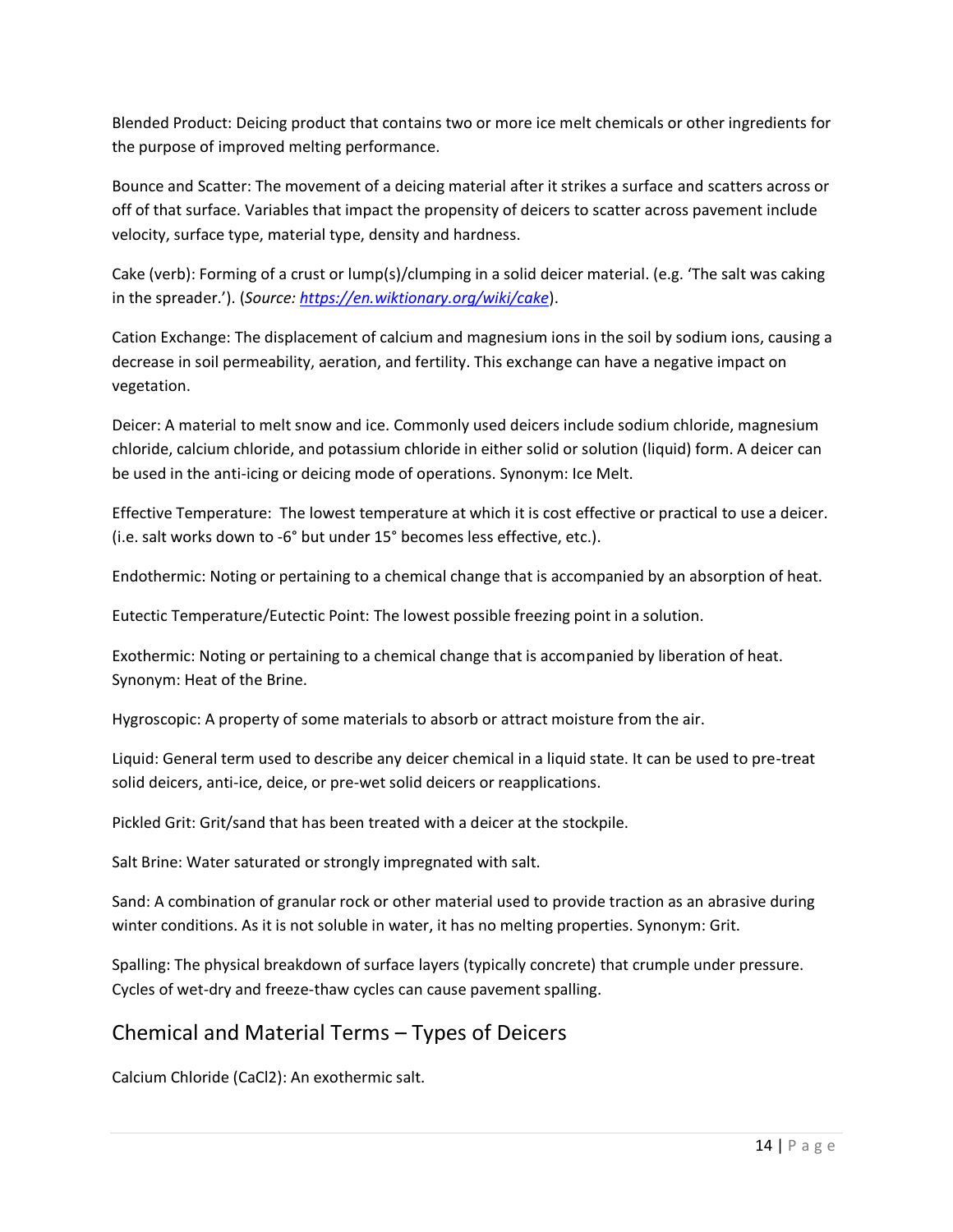Calcium Magnesium Acetate (CMA): A biodegradable acetate deicer.

Magnesium Chloride (MgCl2): An exothermic salt.

Potassium Acetate (KC2 H3 02): A water-soluble crystalline compound composed of Potassium/Carbon, Hydrogen and Oxygen.

Sodium Chloride (NaCl): An endothermic salt. Synonym: Rock Salt.

Urea: A water-soluble nitrogen based product (47-0-0) compound resulting from the reaction of liquid ammonia and liquid carbon dioxide.

### **Snow and Ice Management Association Terms**

Advanced Snow Manager (ASM): An individual who has successfully earned snow-specific certificates in the following Advanced Snow Management courses: Core Principles, Ice Management, Plowing Operations, and Sidewalk Operations. The Advanced Snow Manager designation is a training designation not a certification. Copyright Snow and Ice Management Association 2014.

Certified Snow Professional (CSP): An individual who has met all prerequisites, passed the Certified Snow Professional exam, and actively maintained certification in good status via annual submission of continuing educational credits and an annual certification renewal fee. Copyright Snow and Ice Management Association 2015.

Snow and Ice Management Association (SIMA): A 501-c6 non-profit trade association serving the Private Snow Management Industry. Copyright Snow and Ice Management Association 1996.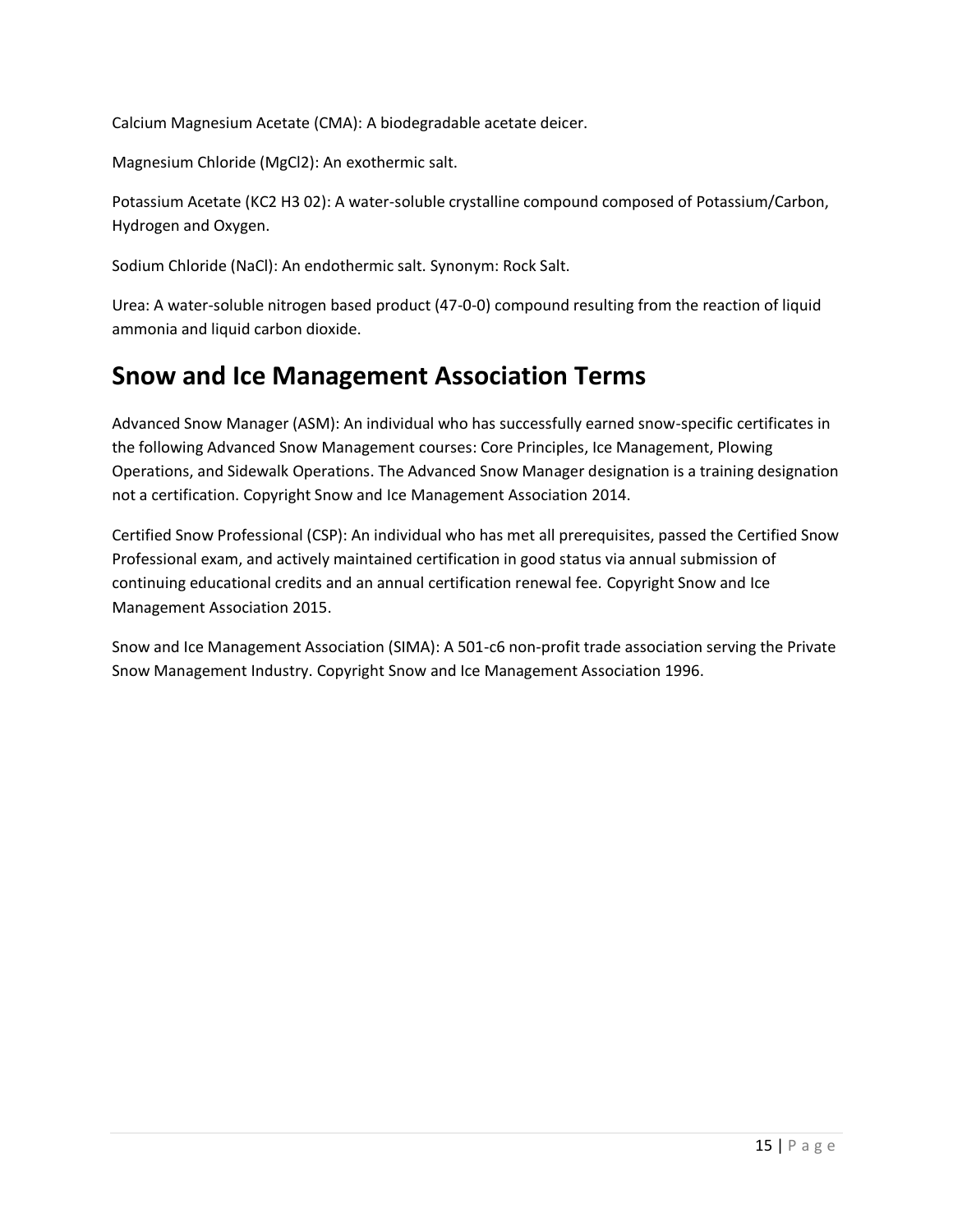# **References**

Best Practices Checklist for Snow & Ice Management, Snow & Ice Management Association.

Cation Exchange White Paper, Author Phil Harwood, CSP, published by the Snow & Ice Management Association, 2009.

Certified Snow Professional training modules 1-6, Snow & Ice Management Association.

Dictionary.com

National Oceanic and Atmospheric Administration

National Snow & Ice Data Center

Wikipedia - Road Weather Information Systems definition specifically

# **Stakeholder Reviews (April 2015 – January 2016)**

Special thank you to all of the individuals who reviewed terms:

*Snow contractors/Facilities Management/Subject Matter Experts/SIMA Staff*

Brett Nicol, Brian Birch, Carl Bolm CSP, D.J. Vanderslik, Ellen Lobello, Frank Lombardo, Grant Mitchell, Jake Richards, Laura Ingram CSP, Mark Adamson, Mike Anderson CSP, Mike Zator, Patrick Dietz, Peter Friz, Phill Sexton, Raqib Omer, Rob Peterson, Scott Milnes, Shannon Shaw ASM, Shay Leon, Robert Smart CSP

#### *Contracted reviews:*

Cheryl Higley (industry/organizational/grammar), Dale Keep (ice management), Patrick McGuiness Attorney at Law (legal)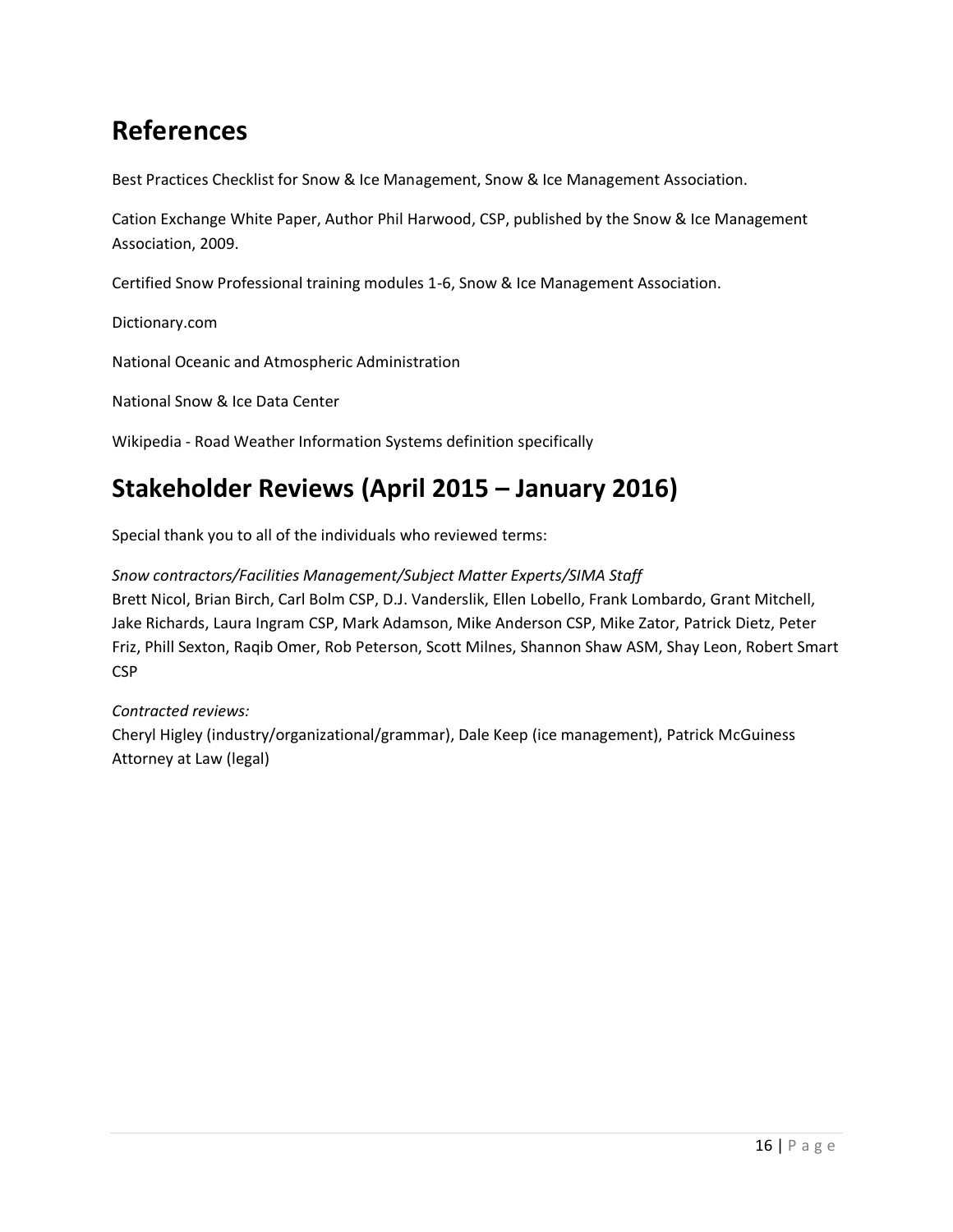**Snow and Ice Management Standard Glossary of Terms – Full Term Index, Alphabetical by Category and Subcategory**

| <b>Term</b>                                      | <b>Category</b>                            | <b>Subcategory</b> |
|--------------------------------------------------|--------------------------------------------|--------------------|
| <b>Private Snow Management Industry</b>          | <b>General Industry Terms</b>              |                    |
| <b>Service Area</b>                              | <b>General Industry Terms</b>              |                    |
| <b>Site</b>                                      | <b>General Industry Terms</b>              |                    |
| <b>Snow and Ice Management</b>                   | <b>General Industry Terms</b>              |                    |
| <b>Snow Contractor</b>                           | <b>General Industry Terms</b>              |                    |
| <b>Subcontractor/Independent Contractor</b>      | <b>General Industry Terms</b>              |                    |
| <b>Accumulation Threshold</b>                    | Contractual, Documentation and Legal Terms |                    |
| <b>Level of Service (LOS)</b>                    | Contractual, Documentation and Legal Terms |                    |
| <b>Scope of Work (SOW)</b>                       | Contractual, Documentation and Legal Terms |                    |
| <b>Service Initiator</b>                         | Contractual, Documentation and Legal Terms |                    |
| <b>Service Report</b>                            | Contractual, Documentation and Legal Terms |                    |
| <b>Service Verification</b>                      | Contractual, Documentation and Legal Terms |                    |
| <b>Trigger Depth</b>                             | Contractual, Documentation and Legal Terms |                    |
| <b>Anti-icing</b>                                | <b>Operations and Service Terms</b>        |                    |
| <b>Bare Pavement Regain/Recovery Time (BPRT)</b> | <b>Operations and Service Terms</b>        |                    |
| <b>Completion Time</b>                           | <b>Operations and Service Terms</b>        |                    |
| <b>Cycle Time</b>                                | <b>Operations and Service Terms</b>        |                    |
| <b>Deicing</b>                                   | <b>Operations and Service Terms</b>        |                    |
| <b>Direct Liquid Application (DLA)</b>           | <b>Operations and Service Terms</b>        |                    |
| <b>Event</b>                                     | <b>Operations and Service Terms</b>        |                    |
| <b>Ice Management</b>                            | <b>Operations and Service Terms</b>        |                    |
| <b>Ice Melting</b>                               | <b>Operations and Service Terms</b>        |                    |
| <b>Ice Monitoring</b>                            | <b>Operations and Service Terms</b>        |                    |
| <b>Pre-treating</b>                              | <b>Operations and Service Terms</b>        |                    |
| <b>Roof Snow Management</b>                      | <b>Operations and Service Terms</b>        |                    |
| <b>Sanding</b>                                   | <b>Operations and Service Terms</b>        |                    |
| <b>Site Engineering Plan</b>                     | <b>Operations and Service Terms</b>        |                    |
| <b>Site Map</b>                                  | <b>Operations and Service Terms</b>        |                    |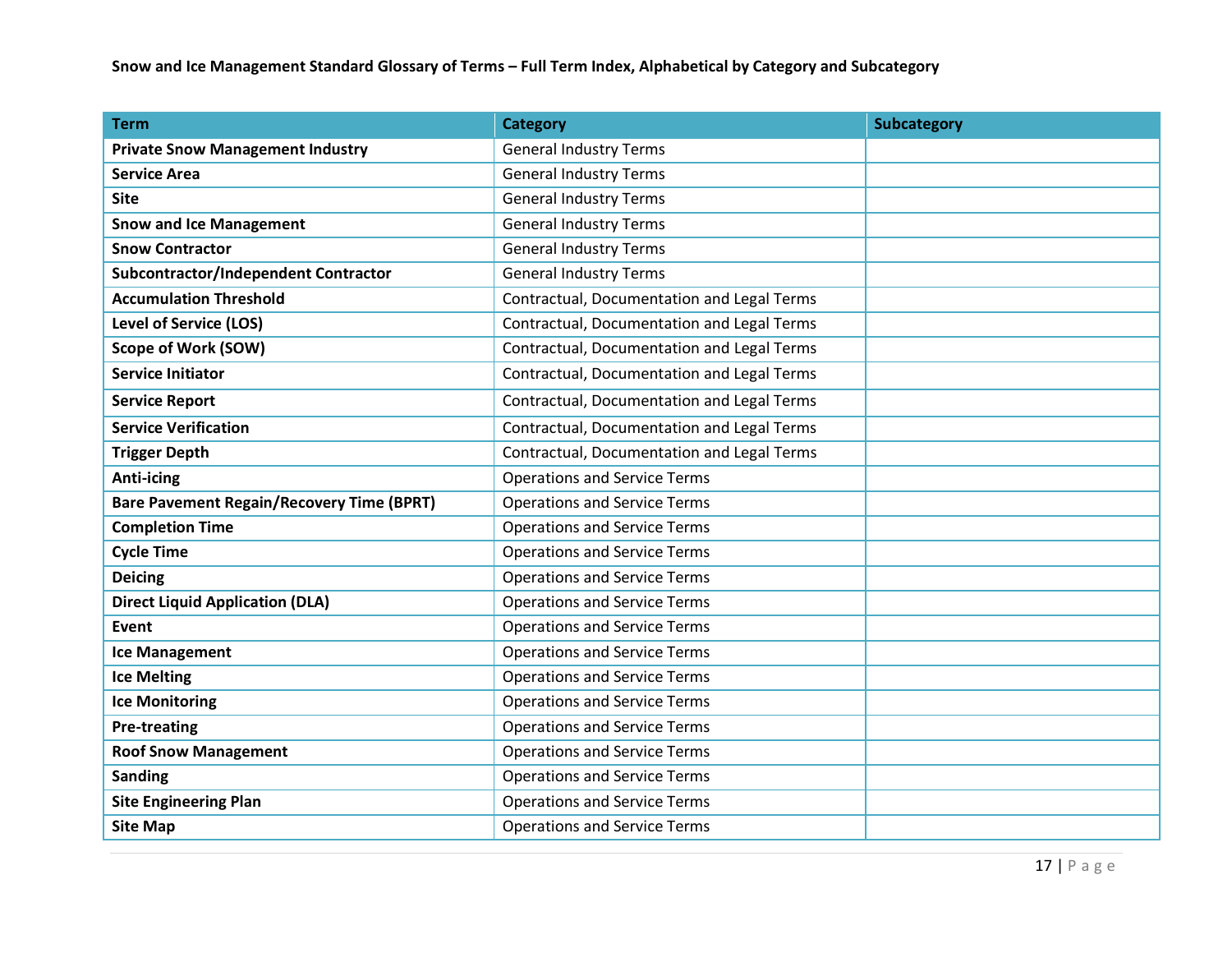| <b>Snow Clearing</b>                  | <b>Operations and Service Terms</b>       |                                     |
|---------------------------------------|-------------------------------------------|-------------------------------------|
| <b>Snow Dump</b>                      | <b>Operations and Service Terms</b>       |                                     |
| <b>Snow Hauling</b>                   | <b>Operations and Service Terms</b>       |                                     |
| <b>Snow Management</b>                | <b>Operations and Service Terms</b>       |                                     |
| <b>Snow Melting</b>                   | <b>Operations and Service Terms</b>       |                                     |
| <b>Snow Relocation</b>                | <b>Operations and Service Terms</b>       |                                     |
| <b>Snow Removal</b>                   | <b>Operations and Service Terms</b>       |                                     |
| <b>Snow Response Plan</b>             | <b>Operations and Service Terms</b>       |                                     |
| <b>Snow Stacking</b>                  | <b>Operations and Service Terms</b>       |                                     |
| <b>Snow Storage</b>                   | <b>Operations and Service Terms</b>       |                                     |
| <b>Thaw and Refreeze</b>              | <b>Operations and Service Terms</b>       |                                     |
| <b>Zero Tolerance</b>                 | <b>Operations and Service Terms</b>       |                                     |
| <b>Efficiency Factor</b>              | <b>Estimating and Fee Structure Terms</b> |                                     |
| <b>Production Capacity</b>            | <b>Estimating and Fee Structure Terms</b> |                                     |
| <b>Production Rate</b>                | <b>Estimating and Fee Structure Terms</b> |                                     |
| <b>Resource Allocation Projection</b> | <b>Estimating and Fee Structure Terms</b> |                                     |
| <b>Snow Portfolio</b>                 | <b>Estimating and Fee Structure Terms</b> |                                     |
| Cap                                   | <b>Estimating and Fee Structure Terms</b> | Fee Structures and Modifiers        |
| <b>Floor</b>                          | <b>Estimating and Fee Structure Terms</b> | <b>Fee Structures and Modifiers</b> |
| <b>Inclusion</b>                      | <b>Estimating and Fee Structure Terms</b> | <b>Fee Structures and Modifiers</b> |
| <b>Per Event</b>                      | <b>Estimating and Fee Structure Terms</b> | <b>Fee Structures and Modifiers</b> |
| <b>Per Season</b>                     | <b>Estimating and Fee Structure Terms</b> | <b>Fee Structures and Modifiers</b> |
| <b>Per Service</b>                    | <b>Estimating and Fee Structure Terms</b> | <b>Fee Structures and Modifiers</b> |
| Time & Materials (T&M)                | <b>Estimating and Fee Structure Terms</b> | <b>Fee Structures and Modifiers</b> |
| <b>Air Temperature</b>                | <b>Weather Terms</b>                      |                                     |
| <b>Black Ice</b>                      | <b>Weather Terms</b>                      |                                     |
| <b>Blizzard</b>                       | <b>Weather Terms</b>                      |                                     |
| <b>Dew</b>                            | <b>Weather Terms</b>                      |                                     |
| <b>Dew Point</b>                      | <b>Weather Terms</b>                      |                                     |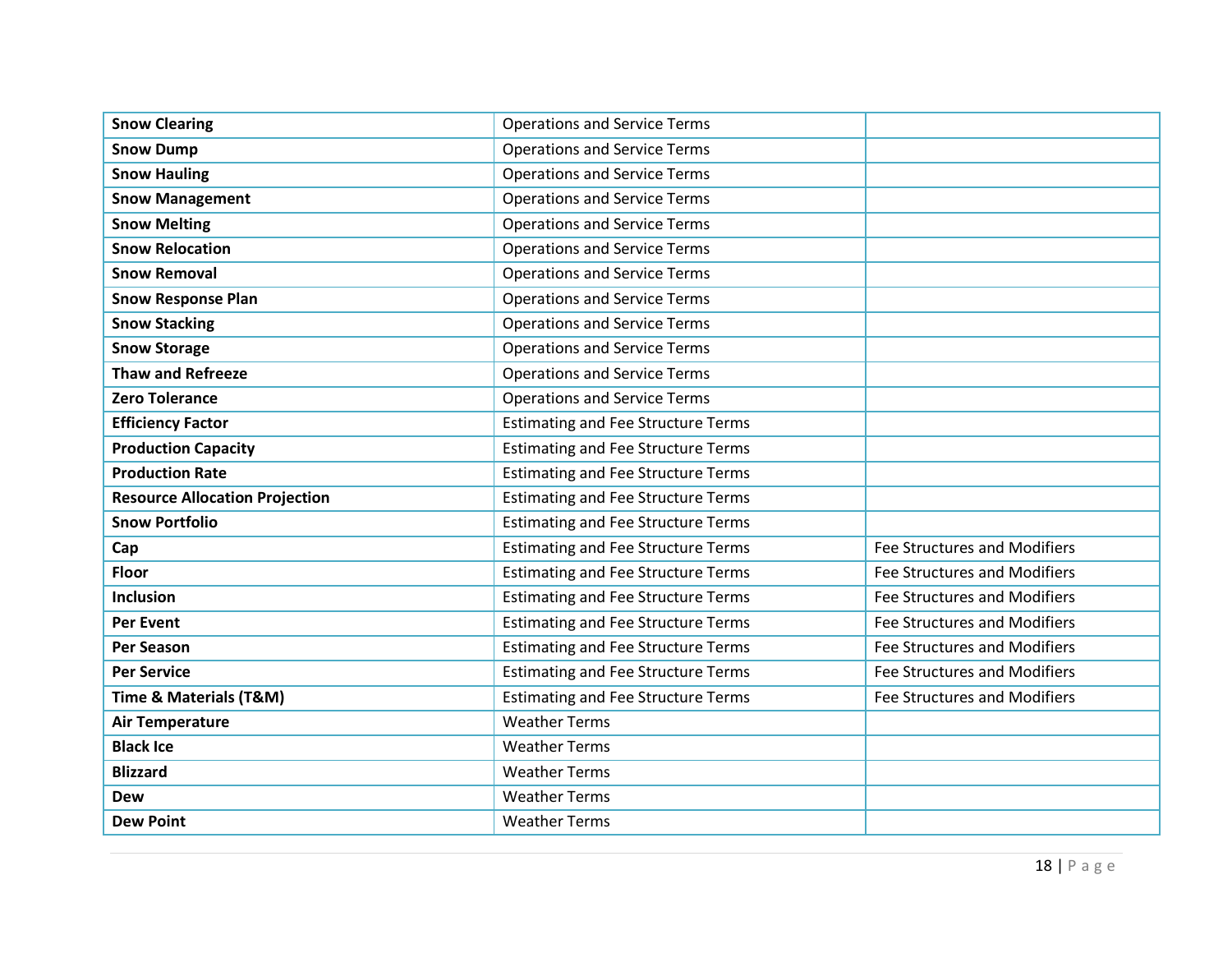| <b>Freezing Rain</b>                           | <b>Weather Terms</b>                 |                                |
|------------------------------------------------|--------------------------------------|--------------------------------|
| Glaze                                          | <b>Weather Terms</b>                 |                                |
| Hail                                           | <b>Weather Terms</b>                 |                                |
| Ice                                            | <b>Weather Terms</b>                 |                                |
| <b>Lake Effect Snow</b>                        | <b>Weather Terms</b>                 |                                |
| <b>Microclimate</b>                            | <b>Weather Terms</b>                 |                                |
| <b>Properties of snow</b>                      | <b>Weather Terms</b>                 |                                |
| <b>Relative Humidity</b>                       | <b>Weather Terms</b>                 |                                |
| <b>Road Weather Information Systems (RWIS)</b> | <b>Weather Terms</b>                 |                                |
| <b>Sleet</b>                                   | <b>Weather Terms</b>                 |                                |
| <b>Slush</b>                                   | <b>Weather Terms</b>                 |                                |
| Snow                                           | <b>Weather Terms</b>                 |                                |
| <b>Surface Temperature</b>                     | <b>Weather Terms</b>                 |                                |
| <b>Temperature</b>                             | <b>Weather Terms</b>                 |                                |
| <b>Back Blade Plow</b>                         | <b>Equipment and Technique Terms</b> | <b>Snow Clearing Equipment</b> |
| <b>Containment Plow</b>                        | <b>Equipment and Technique Terms</b> | <b>Snow Clearing Equipment</b> |
| <b>Fixed Wing Plow</b>                         | <b>Equipment and Technique Terms</b> | <b>Snow Clearing Equipment</b> |
| Plow                                           | <b>Equipment and Technique Terms</b> | <b>Snow Clearing Equipment</b> |
| <b>Sectioned Containment Plow</b>              | <b>Equipment and Technique Terms</b> | <b>Snow Clearing Equipment</b> |
| <b>Straight Blade Plow</b>                     | <b>Equipment and Technique Terms</b> | <b>Snow Clearing Equipment</b> |
| V-Plow                                         | <b>Equipment and Technique Terms</b> | <b>Snow Clearing Equipment</b> |
| <b>Back dragging</b>                           | <b>Equipment and Technique Terms</b> | <b>Snow Clearing Technique</b> |
| <b>Bucking the Windrow</b>                     | <b>Equipment and Technique Terms</b> | <b>Snow Clearing Technique</b> |
| <b>Forced air blowing</b>                      | <b>Equipment and Technique Terms</b> | <b>Snow Clearing Technique</b> |
| <b>Scoop position</b>                          | <b>Equipment and Technique Terms</b> | <b>Snow Clearing Technique</b> |
| <b>Snow throwing</b>                           | <b>Equipment and Technique Terms</b> | <b>Snow Clearing Technique</b> |
| Snowplowing                                    | <b>Equipment and Technique Terms</b> | <b>Snow Clearing Technique</b> |
| <b>Sweeping</b>                                | <b>Equipment and Technique Terms</b> | <b>Snow Clearing Technique</b> |
| Windrow                                        | <b>Equipment and Technique Terms</b> | <b>Snow Clearing Technique</b> |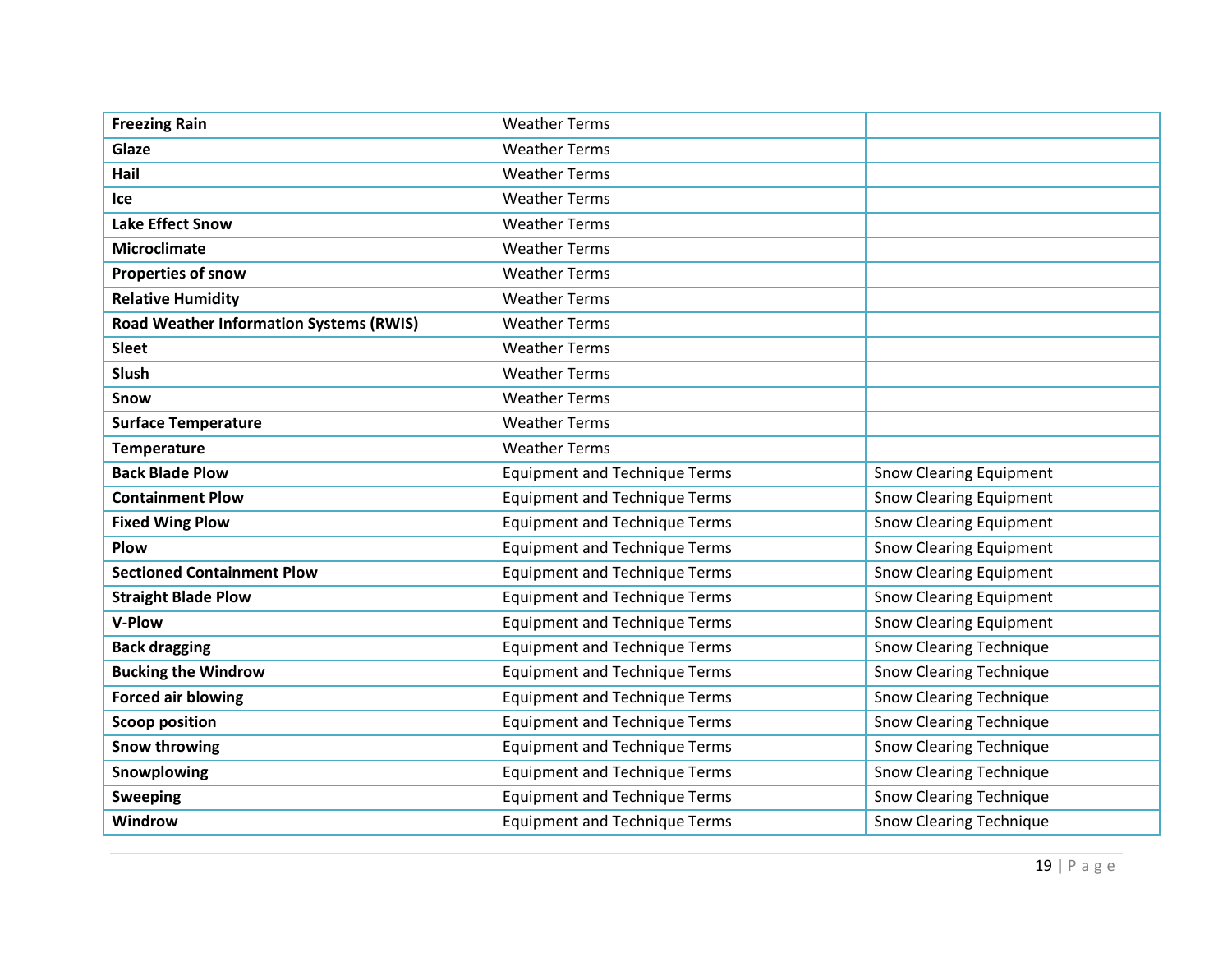| Windrowing                                 | <b>Equipment and Technique Terms</b> | <b>Snow Clearing Technique</b>   |
|--------------------------------------------|--------------------------------------|----------------------------------|
| <b>Sidewalk Crew</b>                       | <b>Equipment and Technique Terms</b> | Sidewalks                        |
| <b>Sidewalk Spreader</b>                   | <b>Equipment and Technique Terms</b> | Sidewalks                        |
| <b>Calibration</b>                         | <b>Equipment and Technique Terms</b> | Spreader and Sprayer Equipment   |
| <b>Hopper Spreader</b>                     | <b>Equipment and Technique Terms</b> | Spreader and Sprayer Equipment   |
| <b>Liquid Application System</b>           | <b>Equipment and Technique Terms</b> | Spreader and Sprayer Equipment   |
| <b>Pre-Wet Systems</b>                     | <b>Equipment and Technique Terms</b> | Spreader and Sprayer Equipment   |
| <b>Tailgate Spreader</b>                   | <b>Equipment and Technique Terms</b> | Spreading and Spraying Equipment |
| <b>Pre-wetting</b>                         | <b>Equipment and Technique Terms</b> | Spreader and Sprayer Technique   |
| <b>Stockpile Treatment</b>                 | <b>Equipment and Technique Terms</b> | Spreading and Spraying Technique |
| <b>Abrasive</b>                            | <b>Chemical and Material Terms</b>   |                                  |
| <b>Anticaking Agent</b>                    | <b>Chemical and Material Terms</b>   |                                  |
| <b>Blended Product</b>                     | <b>Chemical and Material Terms</b>   |                                  |
| <b>Bounce and Scatter</b>                  | <b>Chemical and Material Terms</b>   |                                  |
| Cake (verb)                                | <b>Chemical and Material Terms</b>   |                                  |
| <b>Cation Exchange</b>                     | <b>Chemical and Material Terms</b>   |                                  |
| <b>Deicer</b>                              | <b>Chemical and Material Terms</b>   |                                  |
| <b>Effective Temperature</b>               | <b>Chemical and Material Terms</b>   |                                  |
| Endothermic                                | <b>Chemical and Material Terms</b>   |                                  |
| <b>Eutectic Temperature/Eutectic Point</b> | <b>Chemical and Material Terms</b>   |                                  |
| <b>Exothermic</b>                          | <b>Chemical and Material Terms</b>   |                                  |
| Hygroscopic                                | <b>Chemical and Material Terms</b>   |                                  |
| Liquid                                     | <b>Chemical and Material Terms</b>   |                                  |
| <b>Pickled Grit</b>                        | <b>Chemical and Material Terms</b>   |                                  |
| <b>Salt Brine</b>                          | <b>Chemical and Material Terms</b>   |                                  |
| Sand                                       | <b>Chemical and Material Terms</b>   |                                  |
| <b>Spalling</b>                            | <b>Chemical and Material Terms</b>   |                                  |
| <b>Calcium Chloride (CaCl2)</b>            | <b>Chemical and Material Terms</b>   | <b>Types of Deicers</b>          |
| <b>Calcium Magnesium Acetate (CMA)</b>     | <b>Chemical and Material Terms</b>   | <b>Types of Deicers</b>          |